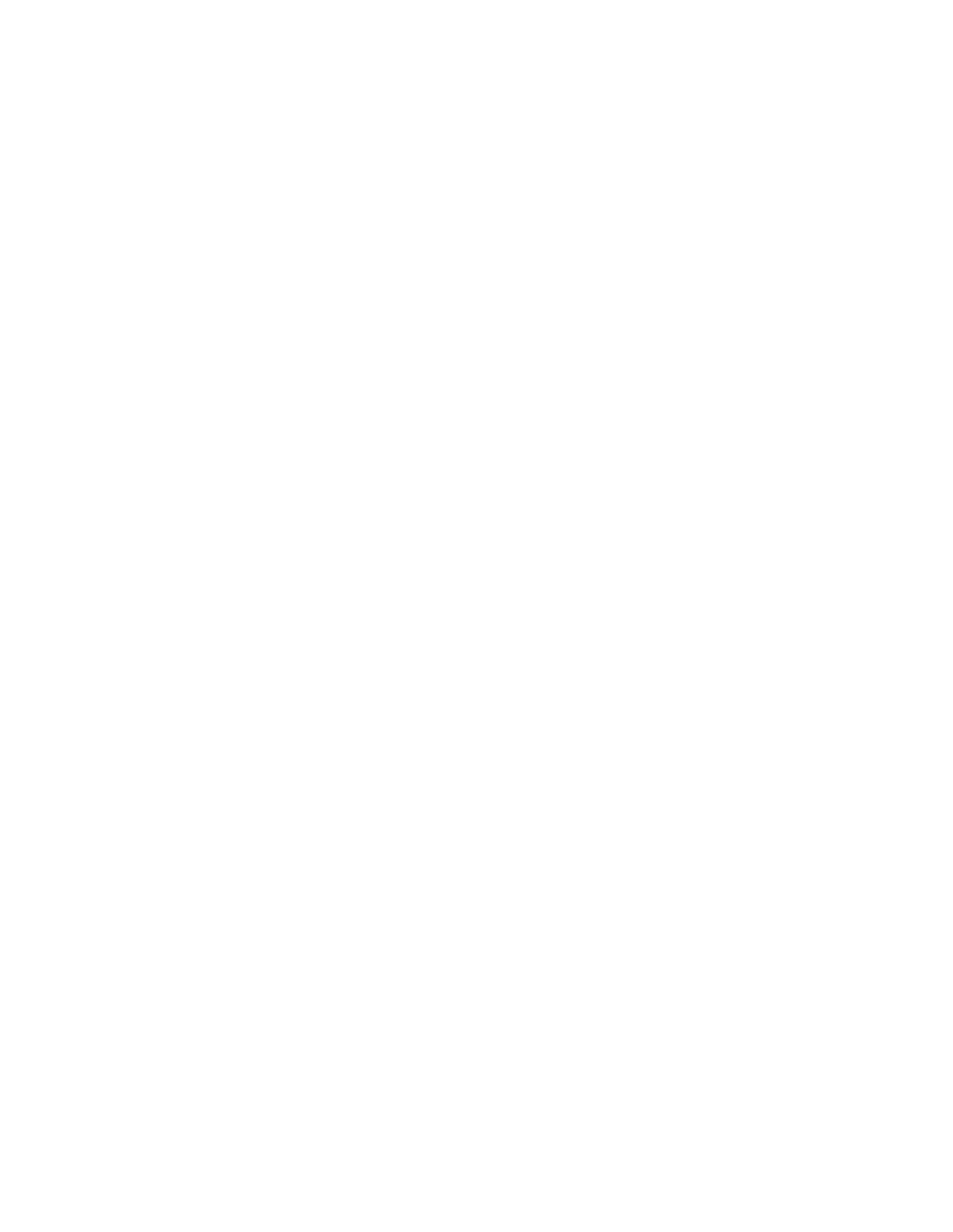#### **ADDENDUM REPORT**

#### **1. BACKGROUND**

Commensurate with the provisions of the *Development Charges Act, 1997*, the Township has undertaken, a Background Study and is holding the statutory public meeting on September 23, 2013. Subsequently Council will pass a Development Charges By-law. The basis for the current study is to meet the requirements of the Development Charges Act.

#### **2. DISCUSSION**

#### **2.1 Parkland Development, Public Works Rolling Stock, and Wastewater Calculations**

The Township's DC study, dated August 27, 2013, reflected the growth related capital infrastructure requirements for the Township for the forecast periods. Growth related capital requirements for parkland development, public works rolling stock and wastewater services were outlined within the DC study. This addendum has provided for the recalculation of the outdoor recreation services, public works and wastewater services portion of the DC to account for changes identified following further discussion with the Township's staff, the Township's engineer (Triton Engineering) and stakeholders. The result of the updates is an overall reduction in the proposed charge from the amount calculated in the August 27, 2013 background study.

Based on the above mentioned updates, the change contained within the Background Study is as follows:

- Parkland Development Updated to include projects that were missed during the preparation of the study (see project numbers 25, 26, 27, 28 and 29 on amended page 5-7, attached). The result is an increase of \$208 per single detached home and \$0.02 per sq.ft. for non-residential resulting in an updated outdoor recreation services DC of \$1,434 and \$0.13 respectfully.
- the single axle truck with dump/plow/sander/wing to \$200,000 for projects 3 and 4 Public Works Rolling Stock – Added projects 6, 7, 8,9 and 10, updated the estimate for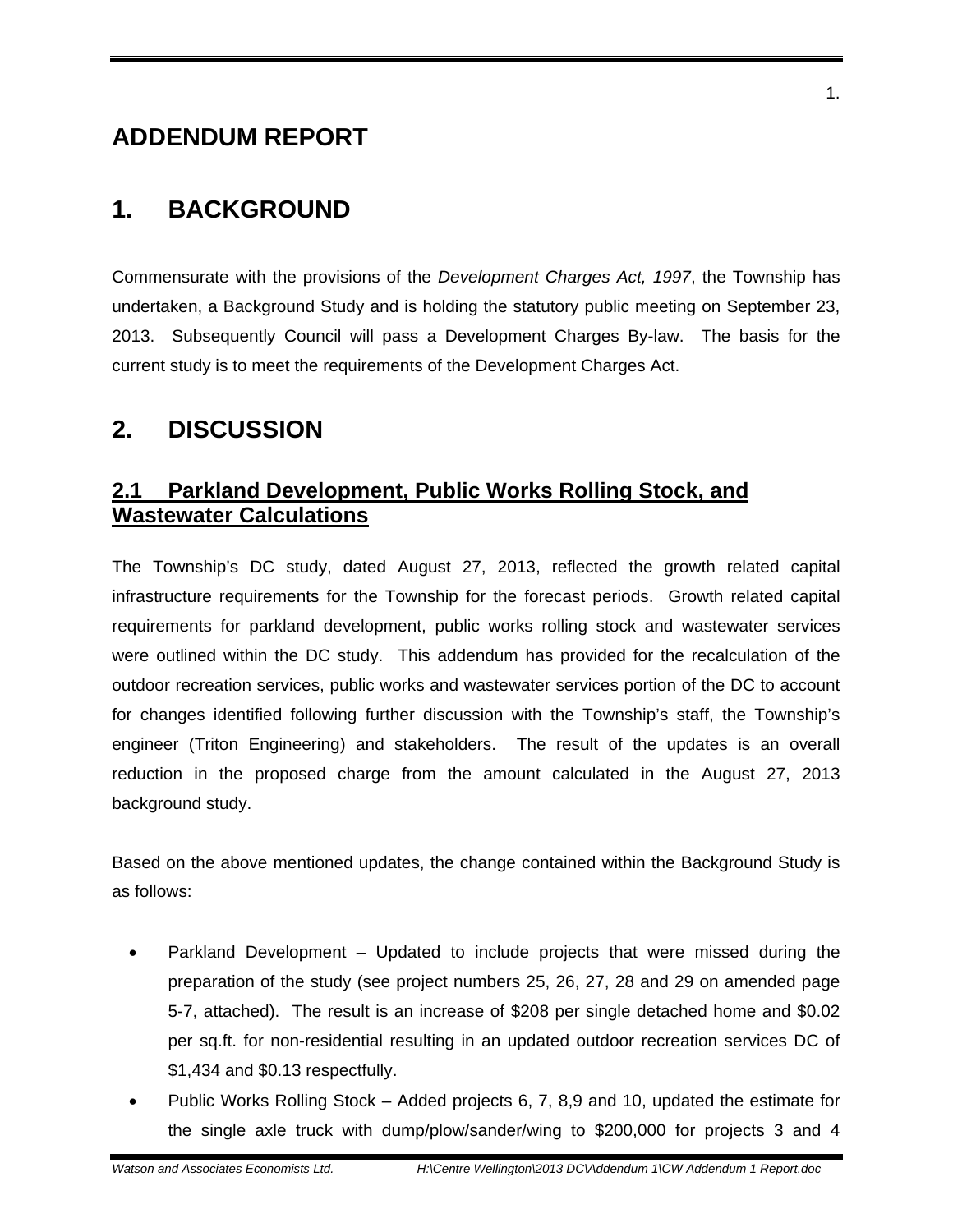based on updated tender prices received (see amended page 5-18, attached) and reduced the provision for additional vehicle/equipment needs by \$632,000. These changes result in no change to the overall charges.

 Wastewater Services – Updated the estimated cost for projects 12 and 13 and added a post period benefit amount of \$12,000,000 to the future expansion of the Fergus treatment plant (see project 22 on amended page 5-22, attached). The result is a decrease of \$2,338 per single detached home and \$1.00 per sq. ft. for non-residential resulting in an updated wastewater services DC of \$5,279 and \$2.27 respectfully.

The above changes have been incorporated into the calculations. The summary below outlines the current charges vs the charges as calculated in the 2013 DC report dated August 27, 2013 and the charges calculated in this addendum report.

|                                      | $-0.000000$    | <b>Calculated</b> | <b>Calculated</b> |
|--------------------------------------|----------------|-------------------|-------------------|
| <b>Service</b>                       | <b>Current</b> | Aug. 27, 2013     | Sept. 18, 2013    |
| <b>Municipal Wide Services:</b>      |                |                   |                   |
| Roads                                | 4,378          | 3,990             | 3,990             |
| <b>Public Works</b>                  | 637            | 728               | 728               |
| <b>Fire Protection Services</b>      | 524            | 616               | 616               |
| <b>Outdoor Recreation Services</b>   | 1,524          | 1,226             | 1,434             |
| <b>Indoor Recreation Services</b>    | 2,843          | 2,153             | 2,153             |
| Administration                       | 382            | 1,155             | 1,155             |
| <b>Total Municipal Wide Services</b> | 10,288         | 9,868             | 10,076            |
| <b>Area Specific Services:</b>       |                |                   |                   |
| <b>Wastewater Services</b>           | 6,084          | 7,617             | 5,279             |
| <b>Water Services</b>                | 2,818          | 2,893             | 2,893             |
| <b>Total Area Specific Services</b>  | 8,902          | 10,510            | 8,172             |
| <b>Grand Total - Urban Area</b>      | 19,190         | 20,378            | 18,248            |

**Residential (Single Detached) Comparison**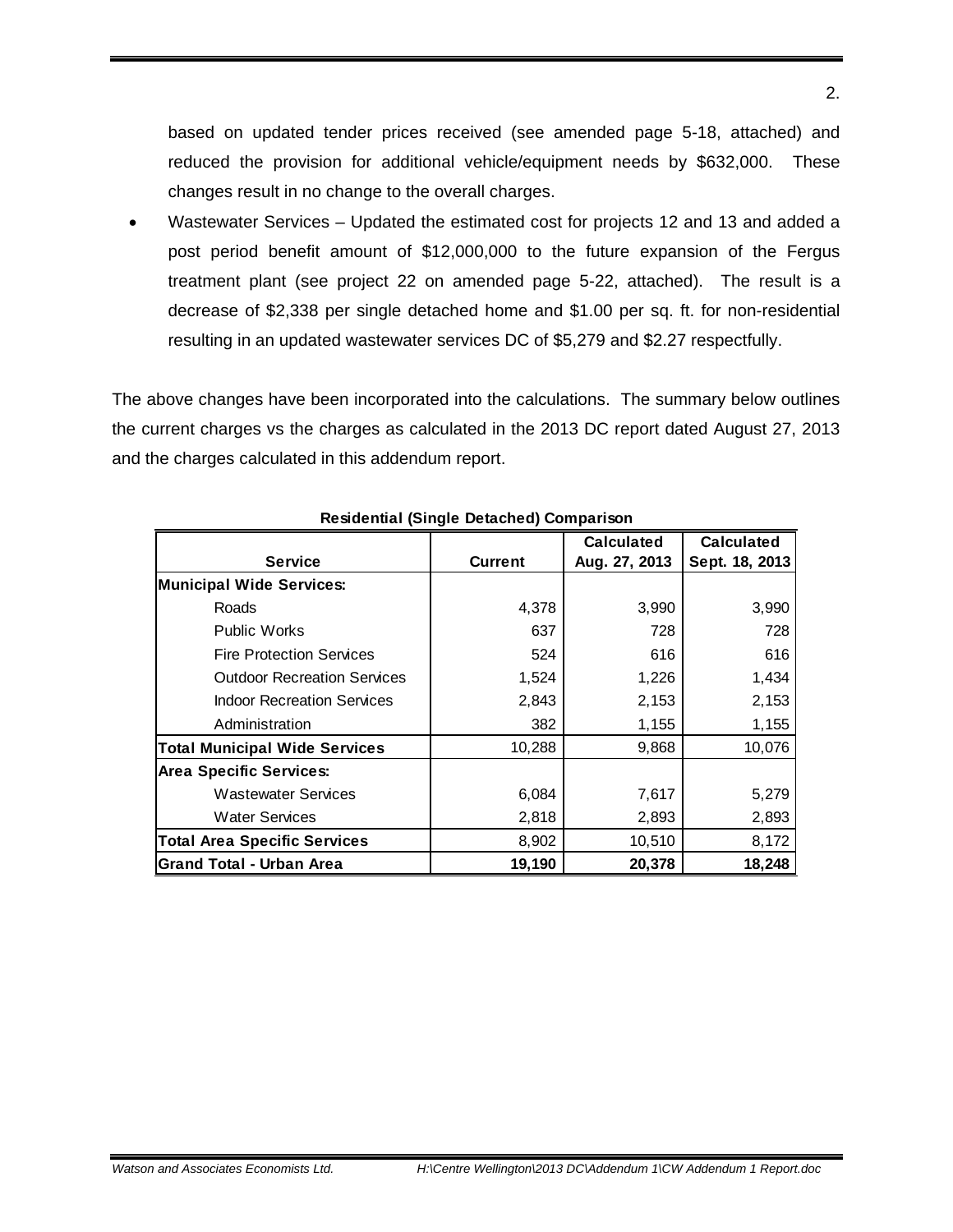|                                      |                | <b>Calculated</b> | <b>Calculated</b> |
|--------------------------------------|----------------|-------------------|-------------------|
| <b>Service</b>                       | <b>Current</b> | Aug. 27, 2013     | Sept. 18, 2013    |
| <b>Municipal Wide Services:</b>      |                |                   |                   |
| Roads                                | 2.48           | 1.73              | 1.73              |
| <b>Public Works</b>                  | 0.36           | 0.31              | 0.31              |
| <b>Fire Protection Services</b>      | 0.28           | 0.33              | 0.33              |
| <b>Outdoor Recreation Services</b>   | 0.11           | 0.11              | 0.13              |
| <b>Indoor Recreation Services</b>    | 0.20           | 0.18              | 0.18              |
| Administration                       | 0.20           | 0.51              | 0.51              |
| <b>Total Municipal Wide Services</b> | 3.63           | 3.17              | 3.19              |
| <b>Area Specific Services:</b>       |                |                   |                   |
| <b>Wastewater Services</b>           | 3.56           | 3.27              | 2.27              |
| <b>Water Services</b>                | 1.65           | 1.24              | 1.24              |
| <b>Total Area Specific Services</b>  | 5.21           | 4.51              | 3.51              |
| <b>Grand Total - Urban Area</b>      | 8.84           | 7.68              | 6.70              |

**Non-Residential (per ft².) Comparison** 

The Proposed By-law has been amended to include the updated charges as described above (Schedule "B").

#### **2.2 Changes to Background Report Resulting from Above**

Based upon the above, the following revisions are made to the pages within the Background Study (new pages are appended to this report):

- Page (ii) recalculation of the summary of the gross capital costs and net costs to be recovered over the life of the by-law and textual changes to reflect the updated calculated charges.
- Page (iii) textual changes to reflect the updates in the summary of the gross capital costs and net costs to be recovered over the life of the by-law.
- Page (iv) recalculation of Table ES-1 schedule of development charges
- Page 1-2 Figure 1-1 updated to reflect this addendum report in the schedule of key development charge process dates.
- Page 3-7 textual changes to reflect error correction in the fifth bullet point change to "Township of Centre Wellington"**.**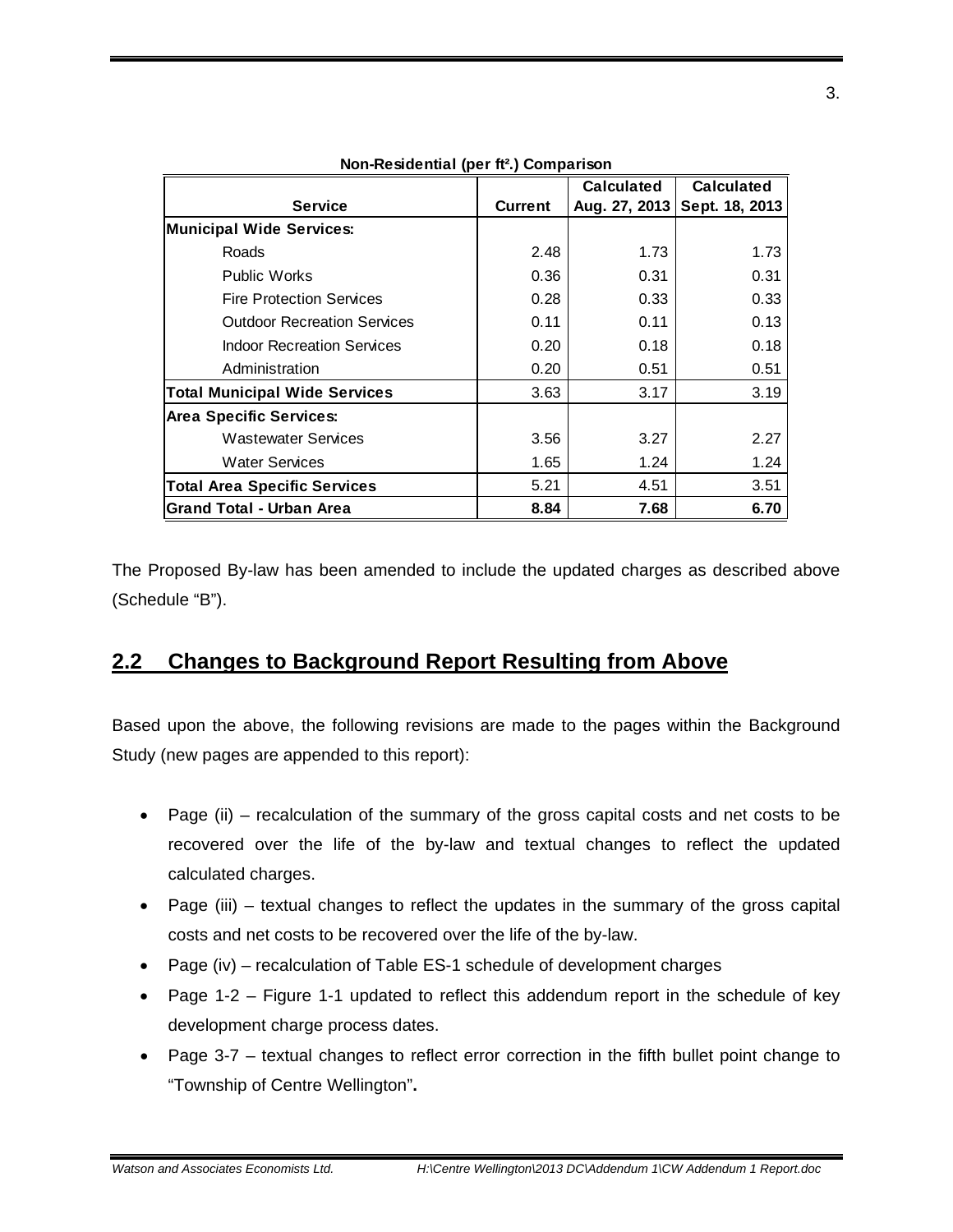- Page 5-6 and 5-7 textual changes and chart update to reflect the five additional projects added to outdoor recreation services (parkland development).
- Page 5-16 and 5-18 textual changes and chart updates to reflect the tender price cost estimate for the purchase of rolling stock items 3 and 4 and the reduction in the provision for additional vehicle/equipment needs.
- Page 5-19 and 5-22 textual changes and chart updates to reflect the cost estimate increase for projects 12 and 13 and addition of the post period benefit amount for project 22 for wastewater services.
- $\bullet$  Tables 6-1, 6-2, 6-3, and 6-4 recalculation of the charges.
- Table 6-5 table updated to reflect costs to be incurred over the life of the by-law.
- Page 7-6 textual changes to reflect the addendum report.
- Appendix  $C -$  Table C-1 recalculation of operating and capital expenditure impacts fro future capital expenditures to reflect the updated information for outdoor recreation services, public works and wastewater services.
- Appendix F amended Schedule B to the By-law providing for the recalculated charge.

#### **3. PROCESS FOR THE ADOPTION OF THE DEVELOPMENT CHARGES BY-LAW**

The changes herein form the basis for the by-law being presented to Council. If Council is satisfied with the above changes to the Background Study, and based on the public submissions made at the public meeting, this addendum report #1 and the amended by-law, including the amended schedule "B" to the by-law, will be considered for approval by Council.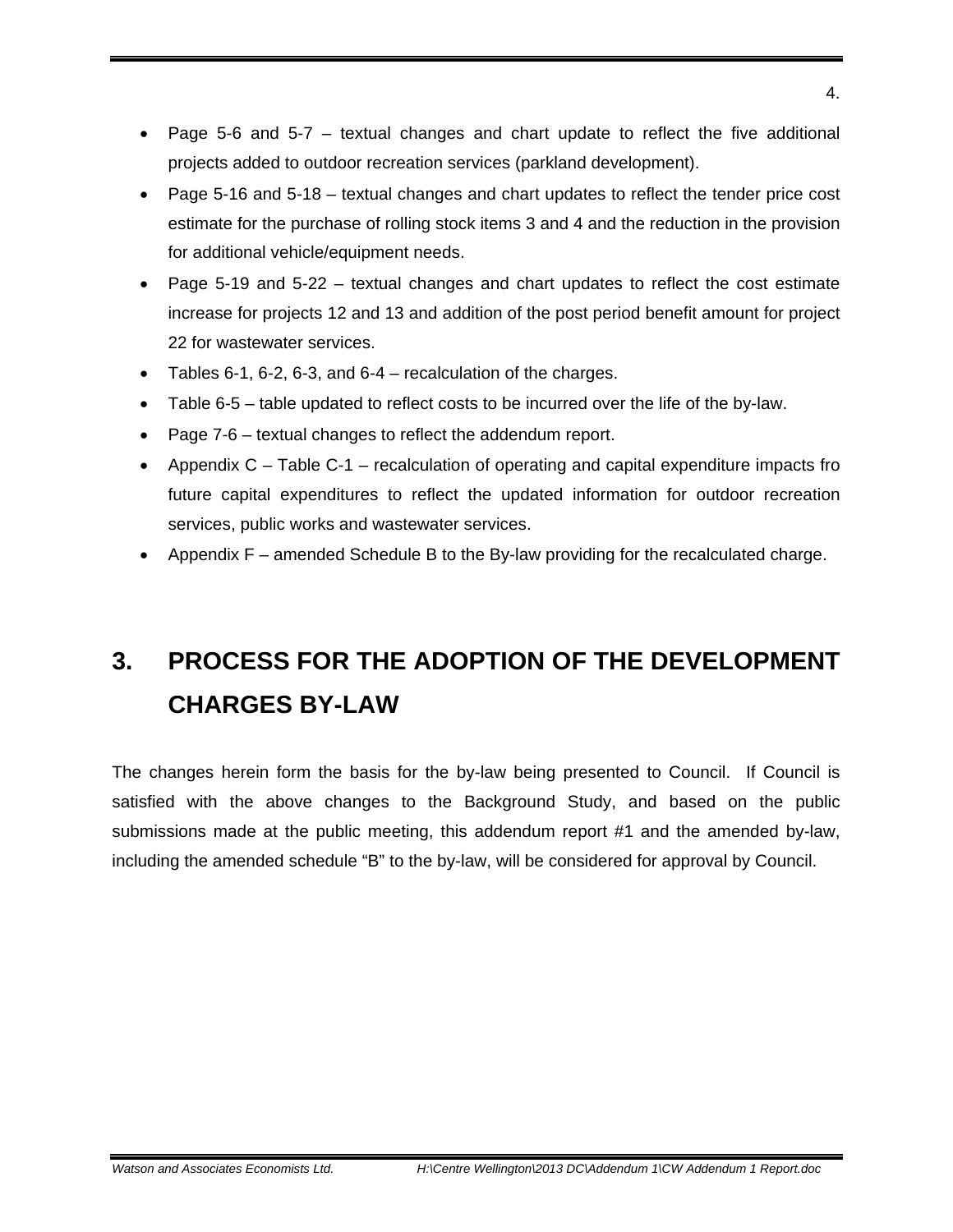#### **AMENDED PAGES**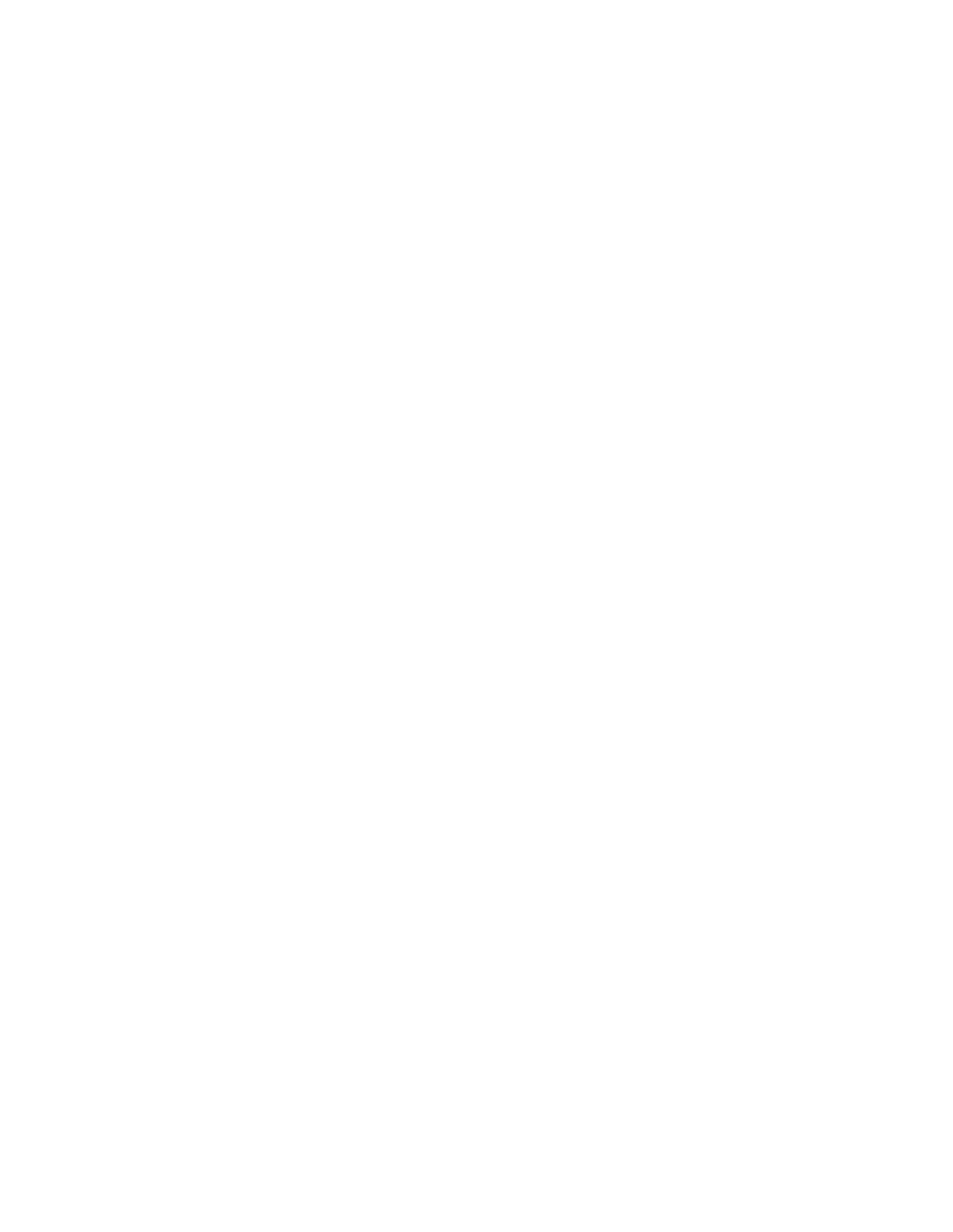|                                                              | 10 Year   | 14 Year   | Urban Build   |
|--------------------------------------------------------------|-----------|-----------|---------------|
| Measure                                                      |           |           | Out           |
|                                                              | 2013-2022 | 2013-2026 | 2013-Urban 14 |
|                                                              |           |           | Year          |
| (Net) Population Increase                                    | 7,203     | 9,586     | 9,321         |
|                                                              |           |           |               |
| <b>Residential Unit Increase</b>                             | 2,687     | 3,575     | 3,400         |
| Non-Residential Gross Floor Area Increase (ft <sup>2</sup> ) | 1,607,891 | 2,101,466 | 1,919,137     |

Source: Watson & Associates Economists Ltd. Forecast 2011

- 19, 2010 and imposes development charges on residential and non-residential uses. 4. On January 18, 2010, the Township of Centre Wellington passed By-law Number 2010 002 under the *Development Charges Act, 1997*. The by-law came into effect on January By-law Number 2010-002 will expire on January 19, 2015. The Township is undertaking a development charge public process and anticipates passing a new by-law in advance of the expiry date. The mandatory public meeting has been set for September 23, 2013 with adoption of the by-law anticipated subsequently.
- 5. The development charges currently in effect are \$19,190 for single detached dwelling units for full services, non-residential commercial/institutional charges are \$8.84 per square foot for full services. This report has undertaken a recalculation of the charge based on future identified needs (presented in Schedule ES-1 for Residential and Nonresidential) and has been provided on a Municipal-wide basis for all services except water and wastewater services with are provided on an urban-wide basis. The corresponding single-detached unit charge is \$18,248 and the non-residential charge is \$6.70 per square foot of building area. These rates are submitted to Council for its consideration.
- 6. The *Development Charges Act* requires a summary to be provided of the gross capital costs and the net costs to be recovered over the life of the by-law. This calculation is provided by service and is presented in Table 6-5. A summary of these costs is provided below:

| Total gross expenditures planned over the next five years | \$31,251,403   |
|-----------------------------------------------------------|----------------|
| Less:                                                     |                |
| Benefit to existing development                           | \$10,017,379   |
| Post planning period benefit                              | 1,452,800<br>S |
| Ineligible re: Level of Service                           | S              |
| Mandatory 10% deduction for certain services              | 509,553<br>S   |
| Grants, subsidies and other contributions                 | S              |
| Net Costs to be recovered from development charges        | \$19,271,672   |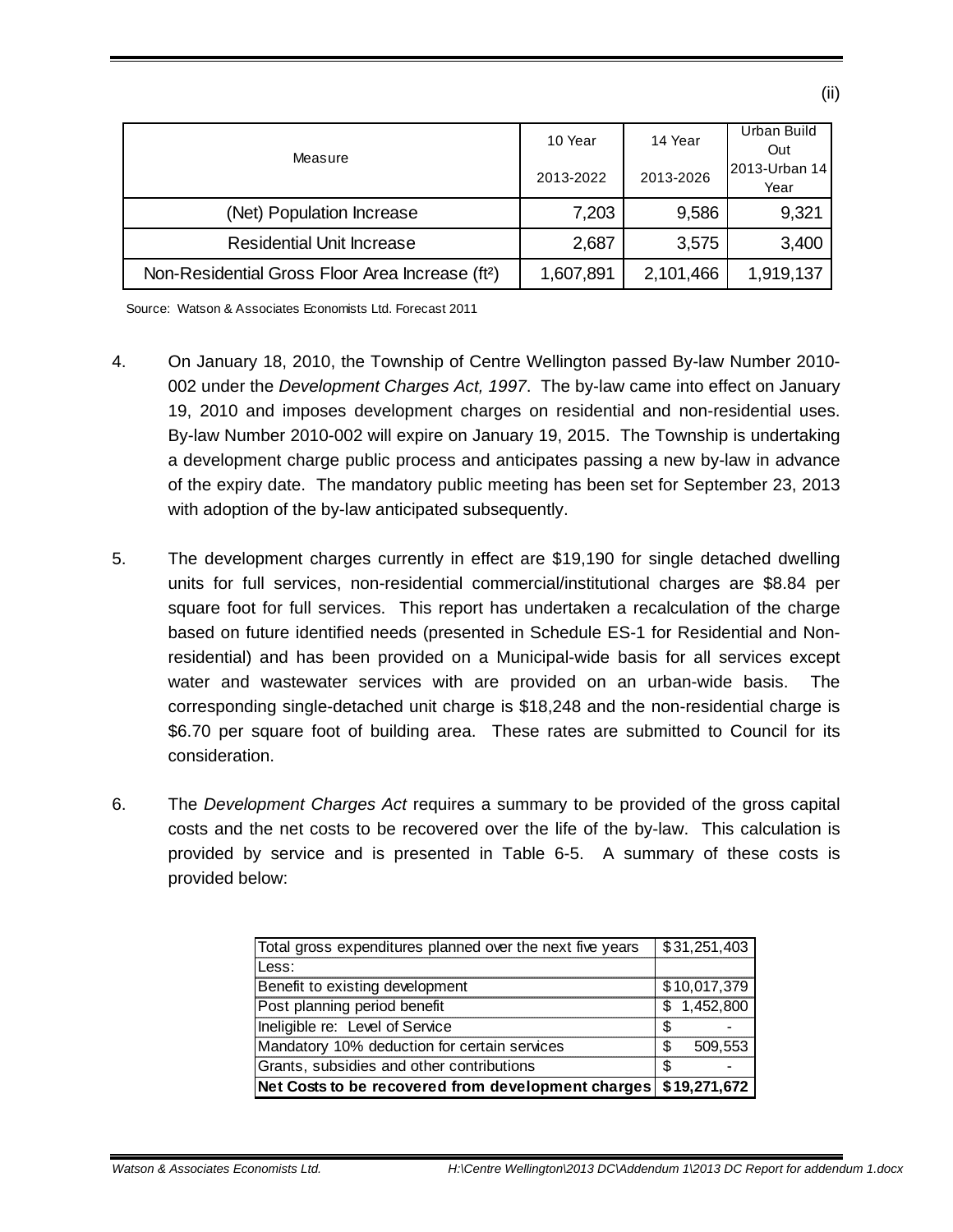Hence, \$10.53 million (or an annual amount of \$2.11 million) will need to be contributed from taxes, rates, or other funding sources. As well, \$1.45 million is growth related but outside of the forecast period.

Based on the previous table, the Township plans to spend \$31.25 million over the next five years of which \$19.27 million (62%) is recoverable from development charges. Of this net amount, \$15.89 million is recoverable from residential development and \$3.38 million from non-residential development. It is noted also that any exemptions or reductions in the charges would reduce this recovery further.

- 7. Considerations by Council The background study represents the service needs arising from residential and non-residential growth over the forecast periods. Municipal-wide services which include services related to Roads, Public Works and Fire Protection Services are calculated based on a 14 year forecast. All other municipal wide services, which include Outdoor Recreation, Indoor Recreation and Administration, are calculated based on a 10 year forecast. Urban services which include Wastewater and Water are calculated based on a 14 year urban forecast. However, Council will consider the findings and recommendations provided for in the report and, in conjunction with public input, approve such policies and rates it deems appropriate. These directions will refine the draft DC by-law which is appended in Appendix F. These decisions may include:
	- adopting the charges and policies recommended herein;
	- consider additional exemptions to the by-law; and
	- consider reductions in the charge by class of development (obtained by removing certain services on which the charge is based and/or by a general reduction in the charge).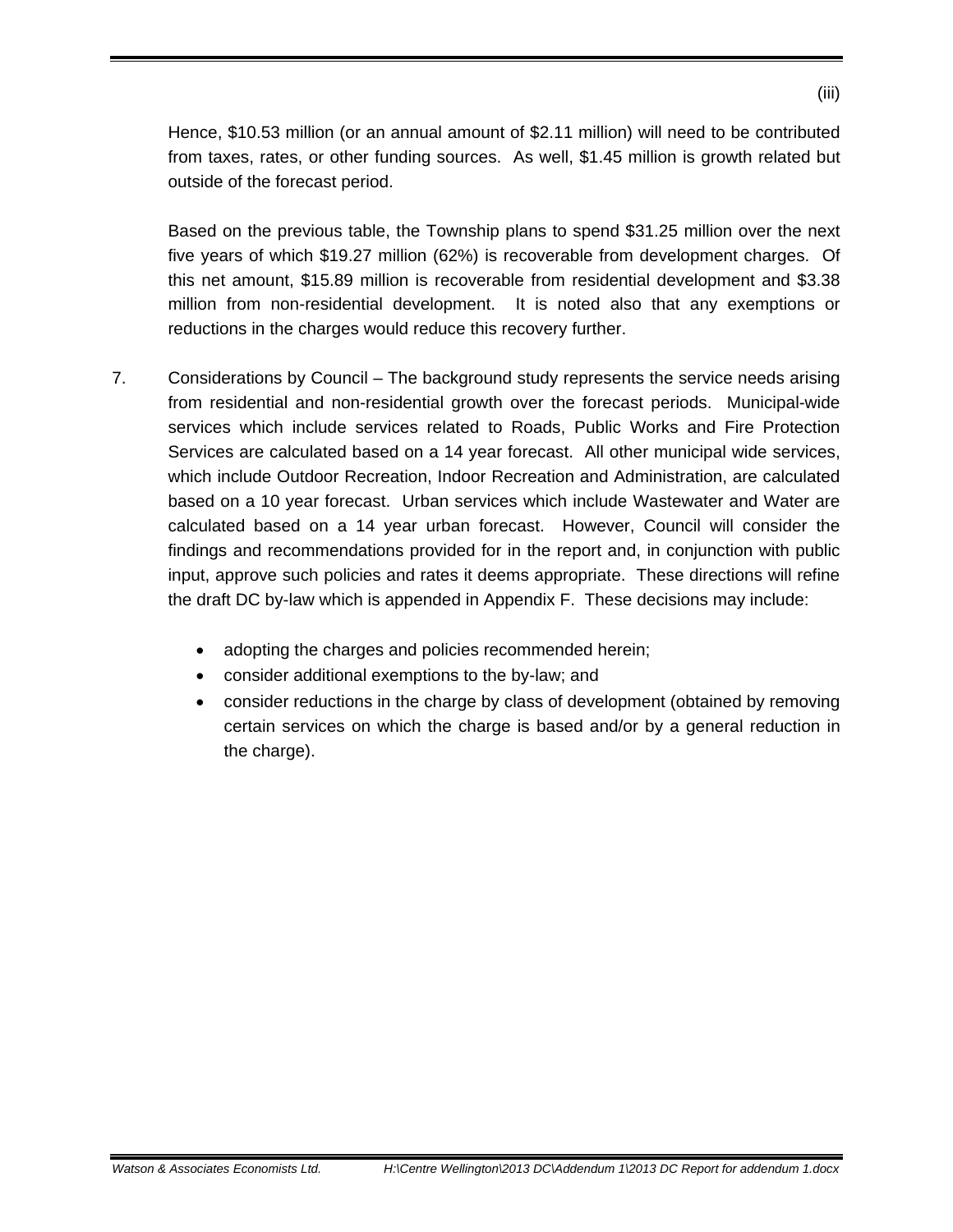| <b>NON-RESIDENTIAL</b> | (per ft <sup>2</sup> of Gross Floor<br>Area)   |                          | 1.73  | 0.31         | 0.33                     | 0.13                        | 0.18                       | 0.51           | 3.19                                 |                       | 2.27                | 1.24           | 3.51                        | 3.19                   | 6.70                   |
|------------------------|------------------------------------------------|--------------------------|-------|--------------|--------------------------|-----------------------------|----------------------------|----------------|--------------------------------------|-----------------------|---------------------|----------------|-----------------------------|------------------------|------------------------|
|                        | Other Multiples                                |                          | 3,200 | 584          | 494                      | 1,150                       | 1,727                      | 926            | 8,081                                |                       | 4,233               | 2,320          | 6,553                       | 8,081                  | 14,634                 |
|                        | Bachelor and 1<br>Apartments<br><b>Bedroom</b> |                          | 1,684 | 307          | 260                      | 605                         | 909                        | 488            | 4,253                                |                       | 2,228               | 1,221          | 3,449                       | 4,253                  | 7,702                  |
| RESIDENTIAL            | <b>Apartments-2</b><br>Bedrooms +              |                          | 2,487 | 454          | 384                      | 894                         | 1,342                      | 720            | 6,281                                |                       | 3,291               | 1,803          | 5,094                       | 6,281                  | 11,375                 |
|                        | Detached Dwelling<br>and Semi-<br>Single       |                          | 3,990 | 728          | 616                      | 1,434                       | 2,153                      | 1,155          | 10,076                               |                       | 5,279               | 2,893          | 8,172                       | 10,076                 | 18,248                 |
|                        | Service                                        | Municipal Wide Services: | Roads | Public Works | Fire Protection Services | Outdoor Recreation Services | Indoor Recreation Services | Administration | <b>Total Municipal Wide Services</b> | <b>Urban Services</b> | Wastewater Services | Water Services | <b>Total Urban Services</b> | GRAND TOTAL RURAL AREA | GRAND TOTAL URBAN AREA |

TABLE ES-1<br>SCHEDULE OF DEVELOPMENT CHARGES **SCHEDULE OF DEVELOPMENT CHARGES TABLE ES-1**

H:\Centre Wellington\2013 DC\Addendum 1\2013 CW DC addendum 1 sept 17.xlsx Watson & Associates Economists Ltd. H:\Centre Wellington\2013 DC\Addendum 1\2013 CW DC addendum 1 sept 17.xlsx

Watson & Associates Economists Ltd.

(iv)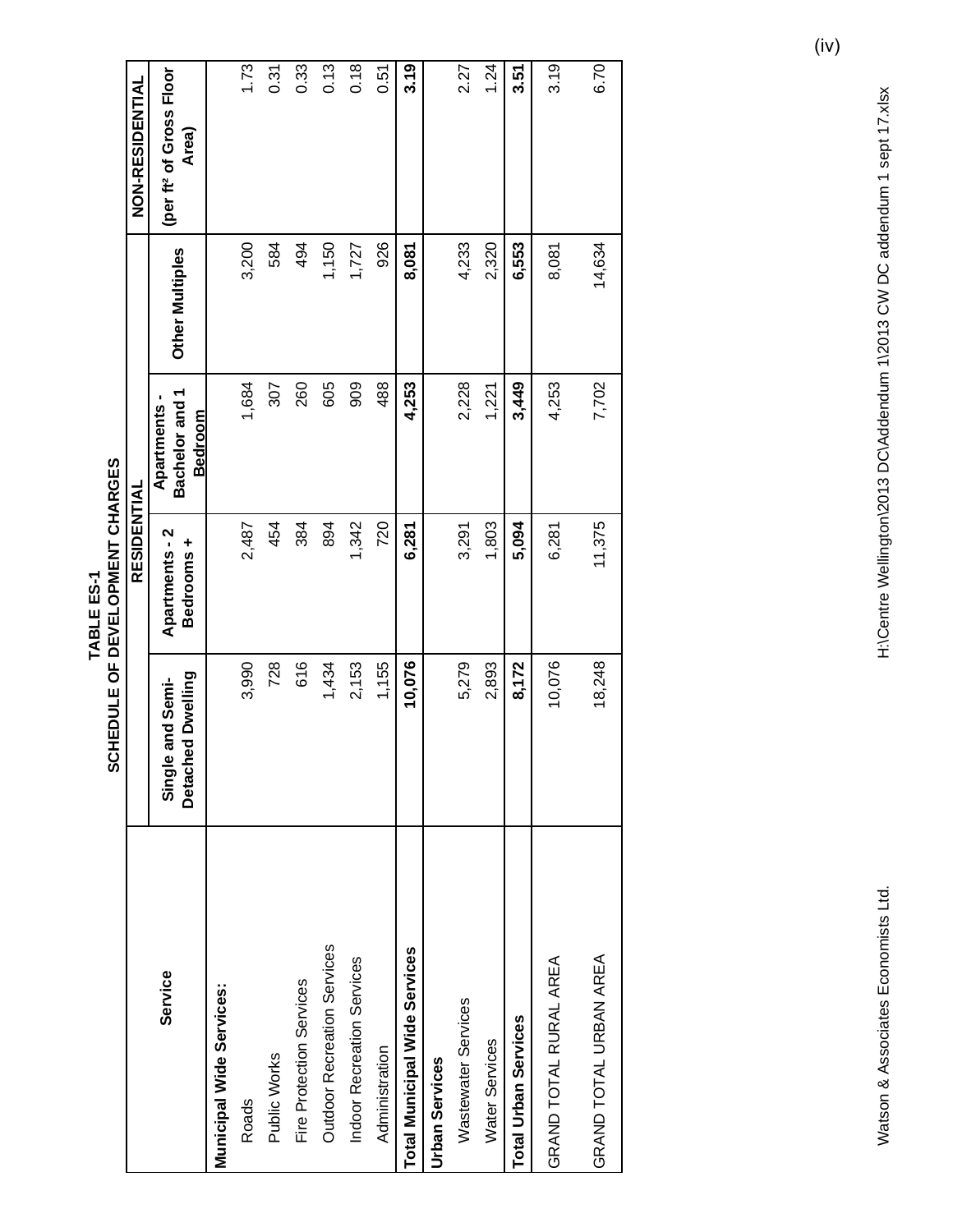In accordance with the legislation, the background study and proposed DC by-law will be available for public review on August 27, 2013.

The process to be followed in finalizing the report and recommendations includes:

- consideration of responses received prior to, at or immediately following the Public Meeting; and
- finalization of the report and Council consideration of the by-laws subsequent to the public meeting.

Figure 1-1 outlines the proposed schedule to be followed with respect to the development charge by-law adoption process.

#### **FIGURE 1-1 SCHEDULE OF KEY DEVELOPMENT CHARGE PROCESS DATES FOR THE TOWNSHIP OF CENTRE WELLINGTON**

| 1.  | Data collection                                                          | Early to Mid, 2013                |
|-----|--------------------------------------------------------------------------|-----------------------------------|
| 2.  | Public Meeting Ad placed in newspaper(s)                                 | August 28 & 30, 2013              |
| 3.  | Background study and proposed by-law available to public                 | August 27, 2013                   |
| 4.  | <b>Stakeholder Meeting</b>                                               | September 16, 2013                |
| 5.  | Addendum Report No. 1 and amended proposed by-law available to<br>public | September 18, 2013                |
| 6.  | Public meeting of Council                                                | September 23, 2013                |
| 7.  | Council considers adoption of background study and passage of by-law     | Subsequent to Public<br>Meeting   |
| 8.  | Newspaper notice given of by-law passage                                 | By 20 days after passage          |
| 9.  | Last day for by-law appeal                                               | 40 days after passage             |
| 10. | Township makes available pamphlet (where by-law not appealed)            | By 60 days after in force<br>date |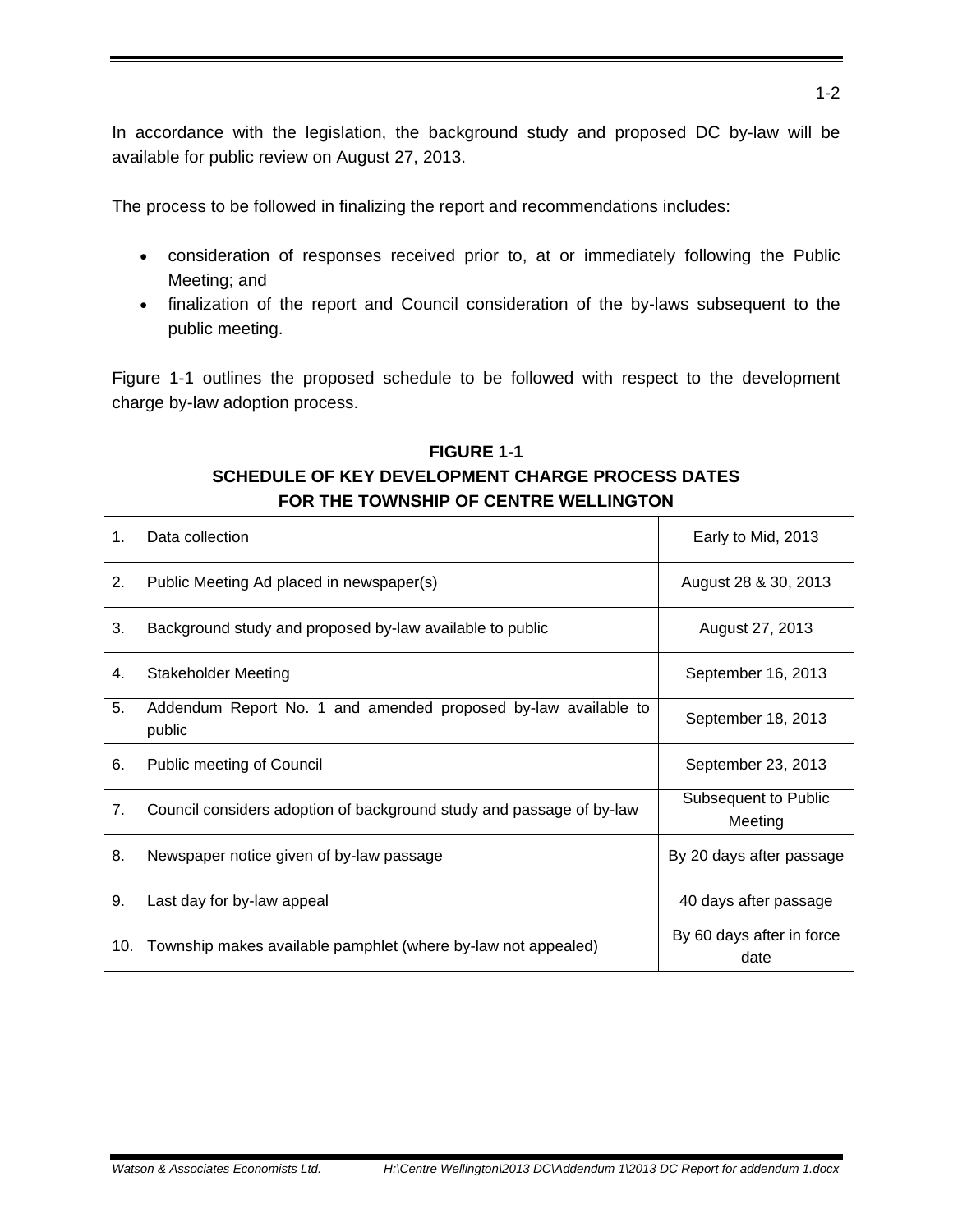- 2011 employment estimate<sup>1</sup> (place of work) for the Township of Centre Wellington is outlined in *Schedule 10a.* The 2006 employment based is comprised of the following sectors:
	- 130 primary (1%);
	- 1,660 work at home employment (18%);
	- 2,600 industrial (28%);
	- 3,295 commercial/population related (36%); and
	- 1,595 institutional (17%).
- estimate, excluding employees with no fixed place of work (NFPOW).<sup>2</sup> This provides a total employment figure of 9,280 based on the 2011 Census
- Total employment<sup>3</sup> for Centre Wellington is anticipated to reach approximately 12,250 by Mid-2023, 13,170 by Mid-2026. This represents an employment increase of 2,520 for the 10-year period, and 3,450 for the 14-year forecast period.
- *Schedule 10b,* Appendix A summarizes the employment forecast excluding work at home employment and NFPOW employment, which is the basis for the DC employment forecast. The impact on municipal services from these employees has already been included in the population forecast. Accordingly, work at home and NFPOW employees have been removed from the DC calculation.
- Total employment for the Township of Centre Wellington (excluding work at home and NFPOW employment) is anticipated to reach approximately 10,560 by Mid 2026. This represents an employment increase of 2,550 during the 14-year forecast period.

#### 7. Non-Residential Sq. Ft. Estimates (Gross Floor Area (GFA), Appendix A, *Schedule 10b*)

- Square footage estimates were calculated in *Schedule 10* based on the following employee density assumptions:
	- 1300 sq. ft. per employee for industrial;
	- 500 sq. ft. per employee for commercial/population related; and
	- 700 sq. ft. per employee for institutional employment.

<sup>-</sup><sup>1</sup> The 2011 employment estimate is based on Statistics Canada table 99-012-X2011032, the 2011 NHS Census Profile and Statistic Canada Non Residential building permits data activity.<br><sup>2</sup> Statistics Canada defines "No Fixed Place of Work" (NFPOW) employees as, "persons who do not go

from home to the same work place location at the beginning of each shift. Such persons include building and landscape contractors, travelling salespersons, independent truck drivers, etc.

Figure includes Work at home (WAH)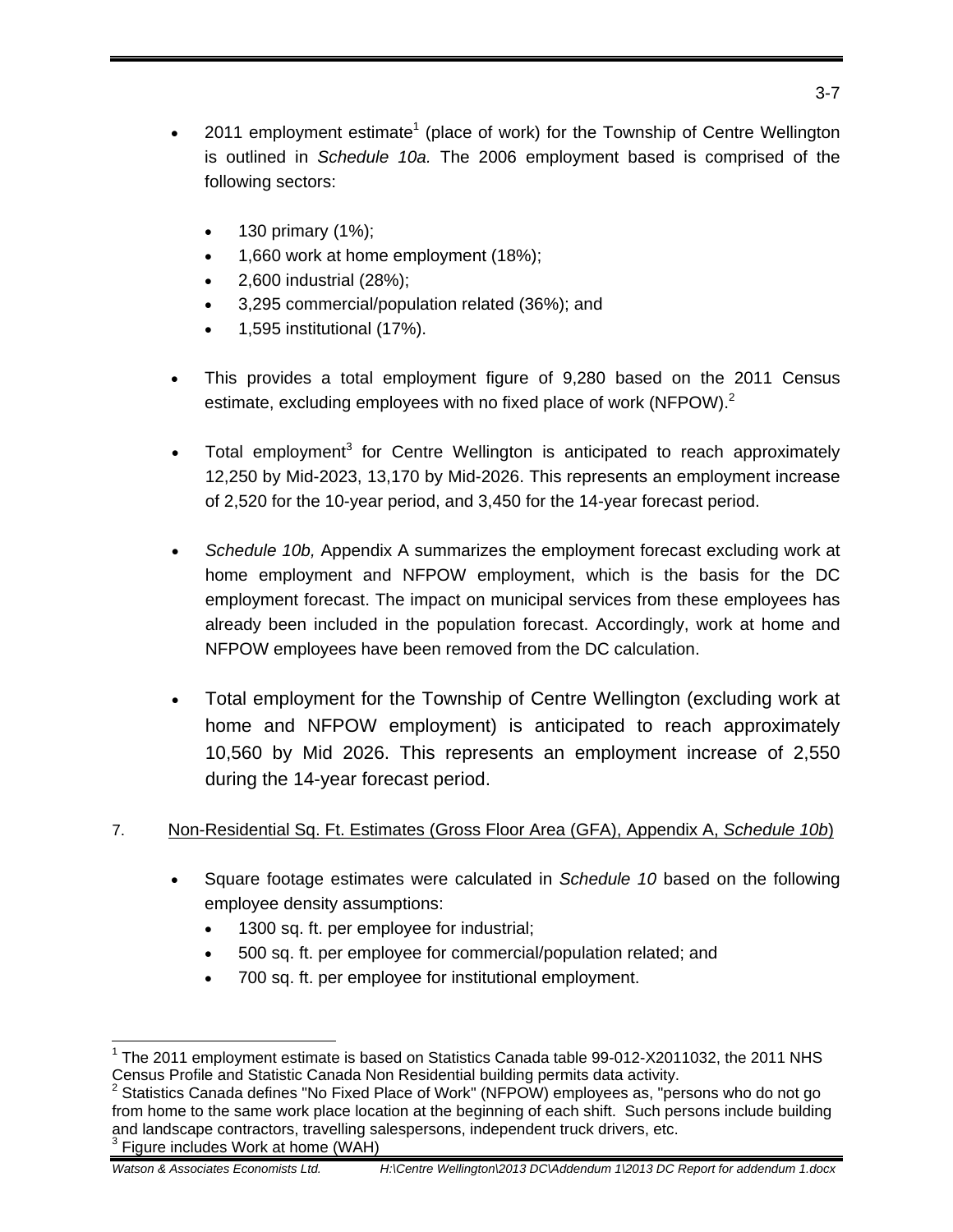#### *5.2.3 Outdoor Recreation Services*

The Township currently has 219.3 acres of parkland within its jurisdiction. This parkland consists of neighbourhood, community and district parks. The Township has sustained the current level of service over the historic 10-year period (2003-2012), with an average of 7.2 acres of parkland per 1,000 population. Including parkland, parkland amenities (e.g. ball diamonds, playground equipment, soccer fields, etc.) and park trails, the level of service provided is approximately \$590 per capita. When applied over the forecast period, this average level of service translates into a DC-eligible amount of \$4,249,338.

Based on the projected growth over the 10-year forecast period, the Township has identified \$5,436,100 in future growth capital costs for parkland development. These projects include playground structures, splash pads, a skateboard area, parkland development and other amenities. A deduction of \$811,150 has been made to reflect the proportion attributable to existing development. The net growth capital cost after the mandatory 10% deduction and the allocation of reserve balance of \$447,235 is \$3,715,130.

The Township presently has twenty-four (24) vehicles relating to parks vehicles and equipment which provides a level of service of \$26 per capita or a DC-eligible amount of \$189,799. The Township has identified the need for new vehicles and equipment amounting to \$394,000, with \$101,300 allocated to the post 2022 period and \$103,000 attributable to existing development. After the 10% mandatory statutory deduction of \$17,090, the net growth related costs to be included in the DC calculation for parks vehicles and equipment is \$189,700.

As the predominant users of outdoor recreation tend to be residents of the Township, the forecast growth-related costs have been allocated 95% to residential and 5% to non-residential.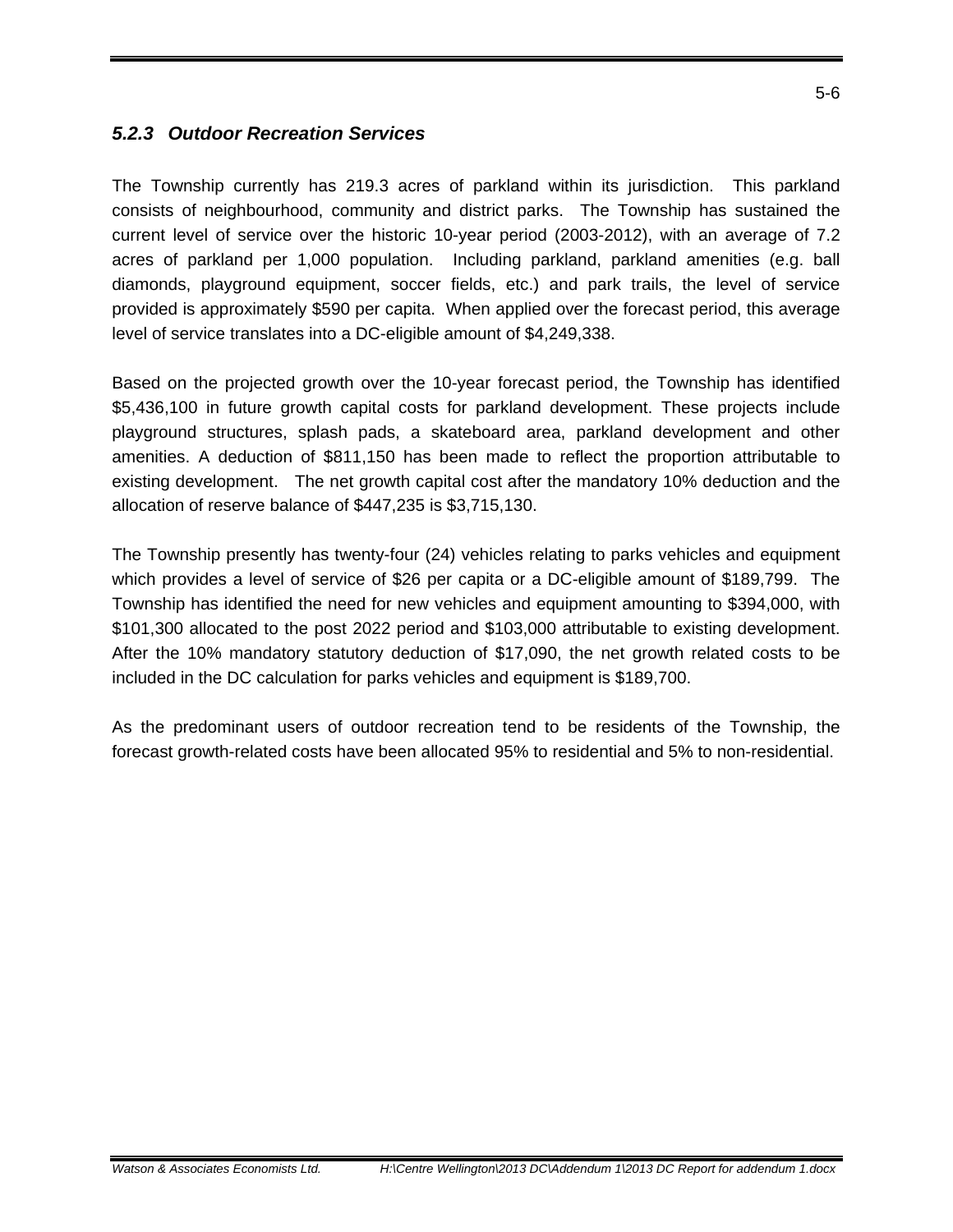INFRASTRUCTURE COSTS COVERED IN THE DC CALCULATION **INFRASTRUCTURE COSTS COVERED IN THE DC CALCULATION** 

> Centre Wellington<br>Service:Parkland Development Service:Parkland Development Centre Wellington

|                                |                                                                                 |               |                                               |                        |                     |                     | Less:                                 |                                                                                             |            | Less:                                         |            | Potential DC Recoverable Cost |                                    |
|--------------------------------|---------------------------------------------------------------------------------|---------------|-----------------------------------------------|------------------------|---------------------|---------------------|---------------------------------------|---------------------------------------------------------------------------------------------|------------|-----------------------------------------------|------------|-------------------------------|------------------------------------|
| Pri.No                         | Increased Service Needs Attributable to<br>Anticipated Development<br>2013-2022 | Timing (year) | Gross Capital<br>Cost Estimate<br>$(2013$ \$) | Post Period<br>Benefit | Deductions<br>Other | Net Capital<br>Cost | Development<br>Benefit to<br>Existing | Subsidies and<br>Attributable to<br>Contributions<br>Development<br>Grants,<br>Other<br>New | Subtotal   | Other (e.g.<br>Deduction)<br>Statutory<br>10% | Total      | Residential<br>Share<br>95%   | Residential<br>Share<br>Non-<br>5% |
| 1                              | Future Parkland (35.1 acres)                                                    | 2014-2022     | 1,733,000                                     | f,                     |                     | 1,733,000           |                                       |                                                                                             | 1,733,000  | 173,300                                       | 1,559,700  | ,481,715                      | 77,985                             |
| $\sim$                         | Milligan Park implmentation                                                     | 2014-2019     | 99,800                                        | $\blacksquare$         |                     | 99,800              |                                       |                                                                                             | 99,800     | 9,980                                         | 89,820     | 85,329                        | 4,491                              |
| S                              | Tait Park implementation                                                        | 2014-2019     | 51,500                                        | ï                      |                     | 51,500              |                                       |                                                                                             | 51,500     | 5,150                                         | 46,350     | 44,033                        | 2,318                              |
| 4                              | Millbum Park implementation                                                     | 2013          | 348,900                                       | $\blacksquare$         |                     | 348,900             |                                       |                                                                                             | 348,900    | 34,890                                        | 314,010    | 298,310                       | 15,701                             |
| Б                              | South Ridge Development Park<br>community play equipment                        | 2014-2015     | 49,900                                        | $\blacksquare$         |                     | 49,900              |                                       |                                                                                             | 49,900     | 4,990                                         | 44,910     | 42,665                        | 2,246                              |
| ဖ                              | Elora Meadows Development Park<br>Neigh. play equipment                         | 2016-2019     | 39,200                                        | ٠                      |                     | 39,200              |                                       |                                                                                             | 39,200     | 3,920                                         | 35,280     | 33,516                        | 1,764                              |
| Z                              | Revell Park play equipment                                                      | 2016-2019     | 39,200                                        | ٠                      |                     | 39,200              |                                       |                                                                                             | 39,200     | 3,920                                         | 35,280     | 33,516                        | 1,764                              |
| $\infty$                       | Irrigated & lit soccer fields (2 full) -<br>Sobbarra                            | 2014-2015     | 440,200                                       |                        |                     | 440,200             | 220,100                               |                                                                                             | 220,100    | 22,010                                        | 198,090    | 188,186                       | 9,905                              |
| თ                              | Irrigated soccer fields (5 full                                                 | 2014-2015     | 295,200                                       | ٠                      |                     | 295,200             | 147,600                               |                                                                                             | 147,600    | 14,760                                        | 132,840    | 126,198                       | 6,642                              |
| $\overline{C}$                 | Irrigated & lit soccer field (1 full)                                           | 2016-2019     | 220,100                                       | $\mathbf{r}$           |                     | 220,100             | 110,050                               |                                                                                             | 110,050    | 11,005                                        | 99,045     | 94,093                        | 4,952                              |
| Ξ                              | Irrigated soccer field (1 full)                                                 | 2020-2022     | 72,500                                        | ٠                      |                     | 72,500              | 36,250                                |                                                                                             | 36,250     | 3,625                                         | 32,625     | 30,994                        | 1,631                              |
| $\frac{2}{3}$                  | Complete Lighting Rugby/Soccer field<br>@ Vic Park, Fergus                      | 2013          | 80,500                                        | ٠                      |                     | 80,500              |                                       |                                                                                             | 80,500     | 8,050                                         | 72,450     | 68,828                        | 3,623                              |
| 13                             | Multi-use courts (two)                                                          | 2016-2019     | 73,400                                        | ٠                      |                     | 73,400              |                                       |                                                                                             | 73,400     | 7,340                                         | 66,060     | 62,757                        | 3,303                              |
| $\overline{4}$                 | Multi-use courts (two)                                                          | 2020-2022     | 73,400                                        | ٠                      |                     | 73,400              |                                       |                                                                                             | 73,400     | 7,340                                         | 66,060     | 62,757                        | 3,303                              |
| $\frac{5}{3}$                  | Barrier free children's play structure                                          | 2014-2015     | 225,500                                       | $\mathbf{r}$           |                     | 225,500             | 112,750                               |                                                                                             | 112,750    | 11,275                                        | 101,475    | 96,401                        | 5,074                              |
| $\frac{6}{5}$                  | Barrier free children's play structure                                          | 2016-2019     | 225,500                                       | $\mathbf{r}$           |                     | 225,500             |                                       |                                                                                             | 225,500    | 22,550                                        | 202,950    | 192,803                       | 10,148                             |
| 17                             | Major Children's Splash Pad                                                     | 2014-2015     | 206,700                                       | $\mathbf{r}$           |                     | 206,700             | 103,350                               |                                                                                             | 103,350    | 10,335                                        | 93,015     | 88,364                        | 4,651                              |
| $\overset{\circ}{\phantom{1}}$ | Minor Children's Splash Pad                                                     | 2016-2019     | 141,700                                       | $\blacksquare$         |                     | 141,700             |                                       |                                                                                             | 141,700    | 14,170                                        | 127,530    | 121,154                       | 6,377                              |
| e,                             | Minor Children's Splash Pad                                                     | 2020-2022     | 141,700                                       | $\mathbf{r}$           |                     | 141,700             |                                       |                                                                                             | 141,700    | 14,170                                        | 127,530    | 121,154                       | 6,377                              |
| 20                             | New Skateboard Area                                                             | 2016-2019     | 162,100                                       | $\mathbf{r}$           |                     | 162,100             | 81,050                                |                                                                                             | 81,050     | 8,105                                         | 72,945     | 69,298<br>22,914              | 3,647                              |
| $\overline{2}$                 | Introductory Skateboard zones                                                   | 2016-2022     | 26,800                                        | $\cdot$                |                     | 26,800              |                                       |                                                                                             | 26,800     | 2,680                                         | 24,120     |                               | 1,206                              |
| 22                             | Small scale BMX/Mountain Bike course                                            | 2016-2019     | 26,800                                        | $\blacksquare$         |                     | 26,800              |                                       |                                                                                             | 26,800     | 2,680                                         | 24,120     | 22,914                        | 1,206                              |
|                                | Dog Leash free park area                                                        | 2014-2015     | 26,800                                        | $\blacksquare$         |                     | 26,800              |                                       |                                                                                             | 26,800     | 2,680                                         | 24,120     | 22,914                        | 1,206                              |
| $\frac{23}{24}$                | Community Allotment Gardens (two)                                               | 2016-2022     | 10,700                                        | $\blacksquare$         |                     | 10,700              | $\blacksquare$                        |                                                                                             | 10,700     | 1,070                                         | 9,630      | 9,149                         | 482                                |
| 25                             | Bonnaire Park                                                                   | 2015          | 75,000                                        | $\mathbf{r}$           |                     | 75,000              |                                       |                                                                                             | 75,000     | 7,500                                         | 67,500     | 64,125                        | 3,375                              |
| 26                             | South Ridge Development Park - Ph 4                                             | 2018          | 150,000                                       | $\blacksquare$         |                     | 50,000              |                                       |                                                                                             | 150,000    | 15,000                                        | 135,000    | 128,250                       | 6,750                              |
| 27                             | Grandwood Park - play equipment and<br>andscaping                               | 2020          | 100,000                                       | $\blacksquare$         |                     | 100,000             |                                       |                                                                                             | 100,000    | 10,000                                        | 90,000     | 85,500                        | 4,500                              |
| 28                             | Westminster Highlands Park-play<br>equipment, basketball court                  | 2014          | 150,000                                       | ×                      |                     | 150,000             |                                       |                                                                                             | 150,000    | 15,000                                        | 135,000    | 128,250                       | 6,750                              |
| $\frac{1}{20}$                 | Beatty Hollow Neighbourhood Park                                                | 2014-2015     | 150,000                                       | $\bar{\phantom{a}}$    |                     | 150,000             | ٠                                     |                                                                                             | 150,000    | 15,000                                        | 135,000    | 128,250                       | 6,750                              |
|                                | Reserve Adjustment                                                              |               |                                               | $\blacksquare$         |                     | (447, 325)          |                                       |                                                                                             | (447, 325) |                                               | (447, 325) | (424, 959)                    | (22, 366)                          |
|                                |                                                                                 |               |                                               |                        |                     |                     |                                       |                                                                                             |            |                                               |            |                               |                                    |
|                                | Total                                                                           |               | 5,436,100                                     | o                      | o                   | 4,988,775           | 811,150                               | ۰                                                                                           | 4,177,625  | 462,495                                       | 3,715,130  | 3,529,374                     | 185,757                            |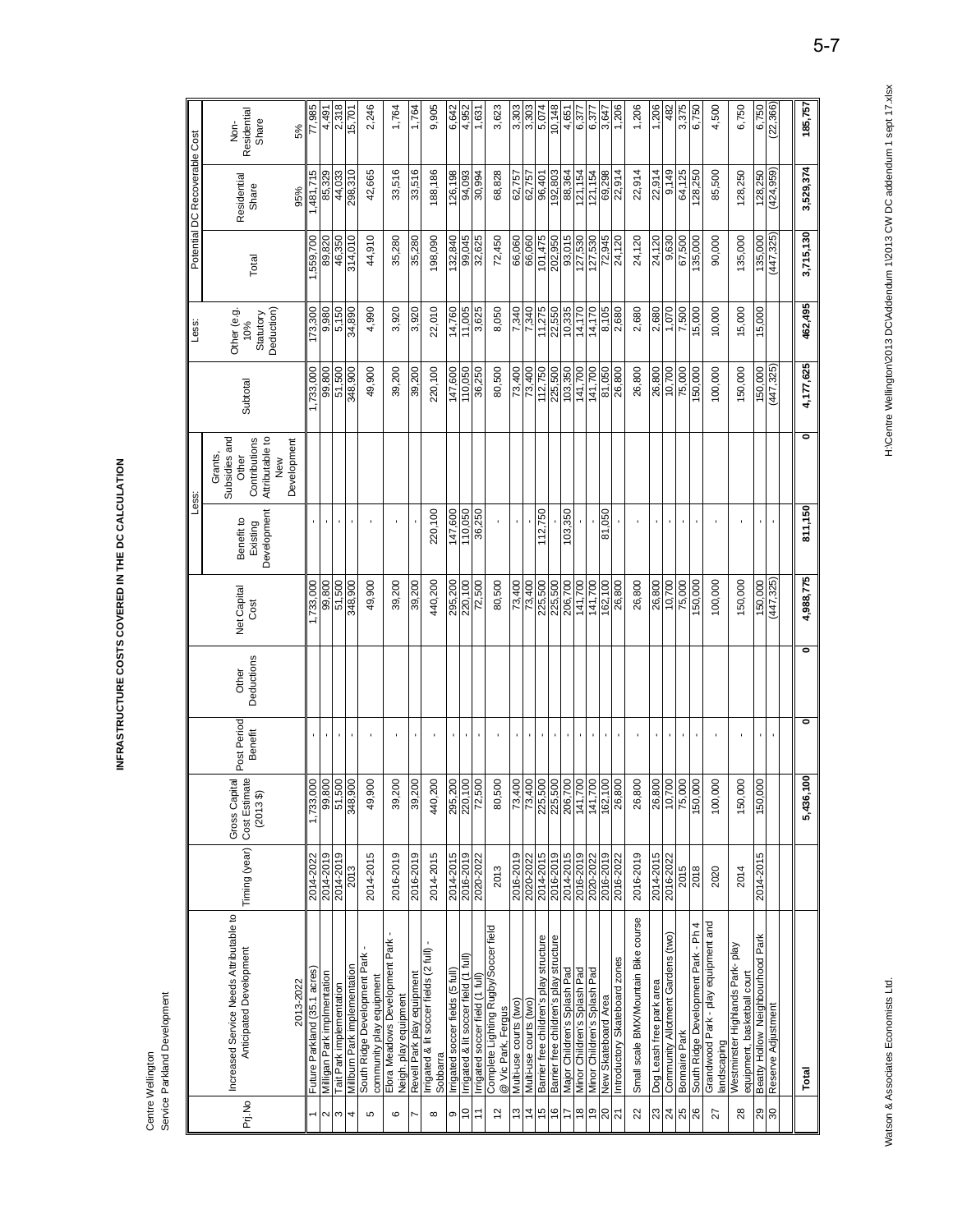#### *5.3.3 Public Works*

The Township operates their Road Maintenance service out of a number of facilities. The facilities provide approximately 51,908 square feet of building area, providing for a per capita average level of service of 2.08 square feet per capita or \$322 per capita. This level of service provides the Township with a maximum DC-eligible amount for recovery over the 14 year forecast period of \$3,089,089.

The Township has identified the need for a Central Operations Facility within the forecast period. The gross cost of the project is estimated at \$3,951,000, with \$2,963,250 allocated to benefit existing development and the net allocated to growth. A reserve adjustment of \$47,375 has also been added in to the calculations resulting in a total growth capital cost of \$1,035,125 for inclusion in the development charge calculation.

The Public Works Department has a variety of vehicles and pieces heavy equipment totalling over \$7.9 million. This inventory provides for a per capita standard of \$272. Over the forecast period, the DC-eligible amount for vehicles and equipment is approximately \$2,610,460. Five specific vehicles as well as five pieces of equipment have been identified for the forecast period as well as a provision for additional vehicles & equipment needs. These projects total \$2,121,000 have been included in the DC calculation.

A 79% residential benefit and 21% non-residential benefit was applied for other public works related costs, based on a rate of population to employment over the 14 year forecast.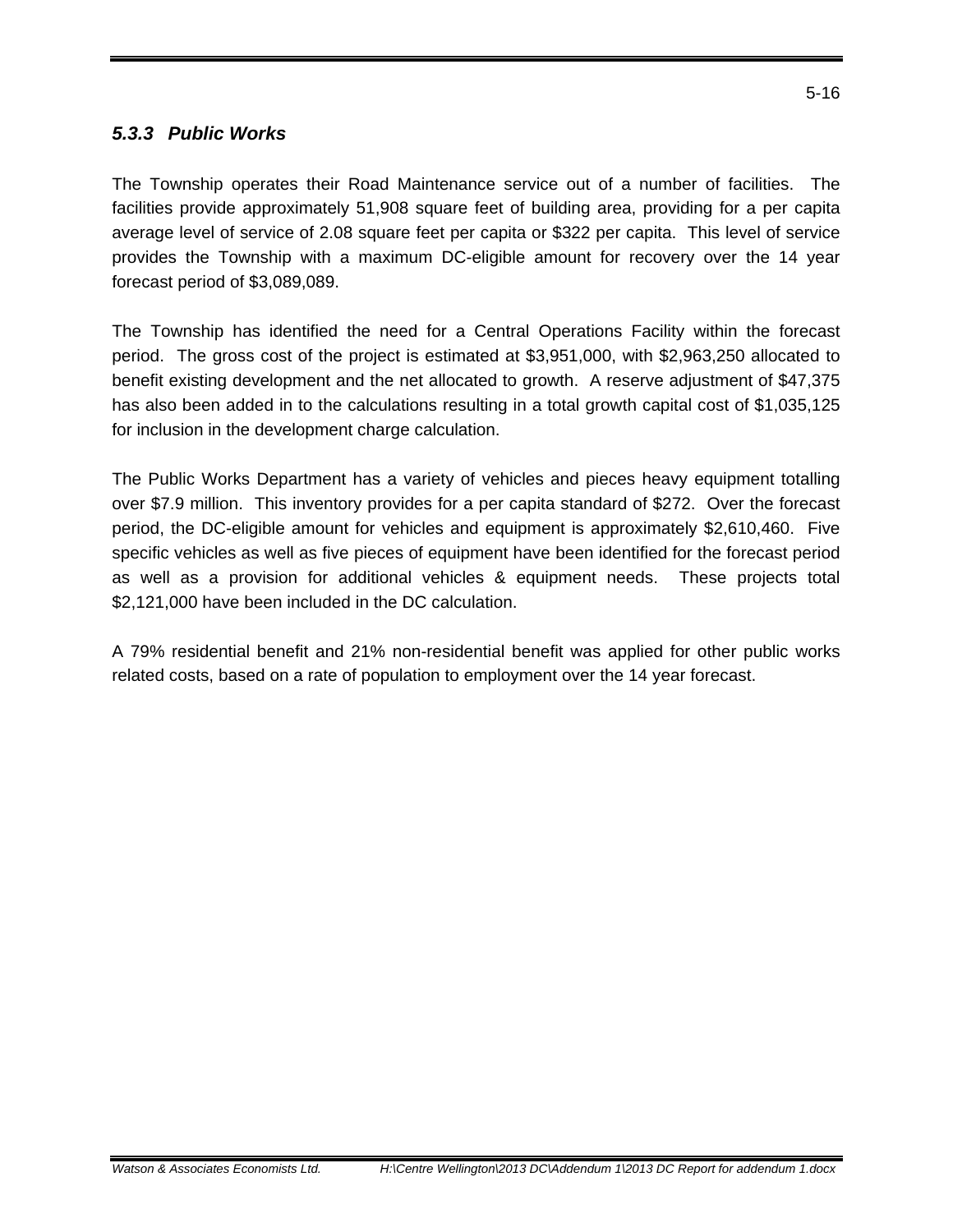INFRASTRUCTURE COSTS COVERED IN THE DC CALCULATION **INFRASTRUCTURE COSTS COVERED IN THE DC CALCULATION** 

> Centre Wellington<br>Service: Rolling Stock Service: Rolling Stock Centre Wellington

|                |                                                                    |                  |                                              |                        |                     |                     |                                       | Less:                                                               |           | Potential DC Recoverable Cost |                          |
|----------------|--------------------------------------------------------------------|------------------|----------------------------------------------|------------------------|---------------------|---------------------|---------------------------------------|---------------------------------------------------------------------|-----------|-------------------------------|--------------------------|
| Prj.No         | Increased Service Needs Attributable to<br>Anticipated Development | Timing<br>(year) | Capital Cost<br>Estimate<br>(20133)<br>Gross | Post Period<br>Benefit | Deductions<br>Other | Net Capital<br>Cost | Development<br>Benefit to<br>Existing | Grants, Subsidies and<br>Other Contributions<br>Attributable to New | Total     | Residential<br>Share          | Non-Residential<br>Share |
|                | 2013-2026                                                          |                  |                                              |                        |                     |                     |                                       | Development                                                         |           | 79%                           | 21%                      |
|                | Utility Truck                                                      | 2014             | 43,000                                       |                        |                     | 43,000              |                                       |                                                                     | 43,000    |                               |                          |
| $\sim$         | Pick-Up Truck                                                      | 2014             | 38,000                                       | f.                     |                     | 38,000              |                                       |                                                                     | 38,000    | 33,954<br>30,006              | 9,046<br>7,994           |
| ო              | dump/plow/sander/wing<br>Single Axle Truck with                    | 2014             | 200,000                                      |                        |                     | 200,000             |                                       |                                                                     | 200,000   | 157,924                       | 42,076                   |
| 4              | dump/plow/sander/wing<br>Single Axle Truck with                    | 2015             | 200,000                                      |                        |                     | 200,000             |                                       |                                                                     | 200,000   | 157,924                       | 42,076                   |
| 5              | Stumper Machine                                                    | 2015             | 54,000                                       | ı                      |                     | 54,000              |                                       |                                                                     | 54,000    | 42,640                        | 11,360                   |
| ဖ              | Sidewalk Machine-Snowblower, Blade &<br>Power Boom                 | 2014             | 135,000                                      |                        |                     | 135,000             |                                       |                                                                     | 135,000   | 106,599                       | 28,401                   |
| r              | Sidewalk Machine-Snowblower, Blade &<br>Power Boom                 | 2015             | 135,000                                      |                        |                     | 135,000             |                                       |                                                                     | 135,000   | 106,599                       | 28,401                   |
| ∞              | Chipper                                                            | 2014             | 50,000                                       | ٠                      |                     | 50,000              |                                       |                                                                     | 50,000    | 39,481                        | 10,519                   |
| တ              | Rubber Tire Excavator                                              | 2015             | 250,000                                      |                        |                     | 250,000             |                                       |                                                                     | 250,000   | 197,405                       | 52,595                   |
| $\frac{0}{1}$  | Pick-Up Truck                                                      | 2015             | 38,000                                       |                        |                     | 38,000              |                                       |                                                                     | 38,000    | 30,006                        | 7,994                    |
| $\overline{1}$ | Additional Vehicle/Equipment Needs                                 | 2018+            | 978,000                                      |                        |                     | 978,000             |                                       |                                                                     | 978,000   | 772,249                       | 205,751                  |
|                |                                                                    |                  |                                              |                        |                     |                     |                                       |                                                                     |           |                               |                          |
|                |                                                                    |                  |                                              |                        |                     |                     |                                       |                                                                     |           |                               |                          |
|                |                                                                    |                  |                                              |                        |                     |                     |                                       |                                                                     |           |                               |                          |
|                | Total                                                              |                  | 2,121,000                                    |                        |                     | 2,121,000           |                                       |                                                                     | 2,121,000 | 1,674,786                     | 446,214                  |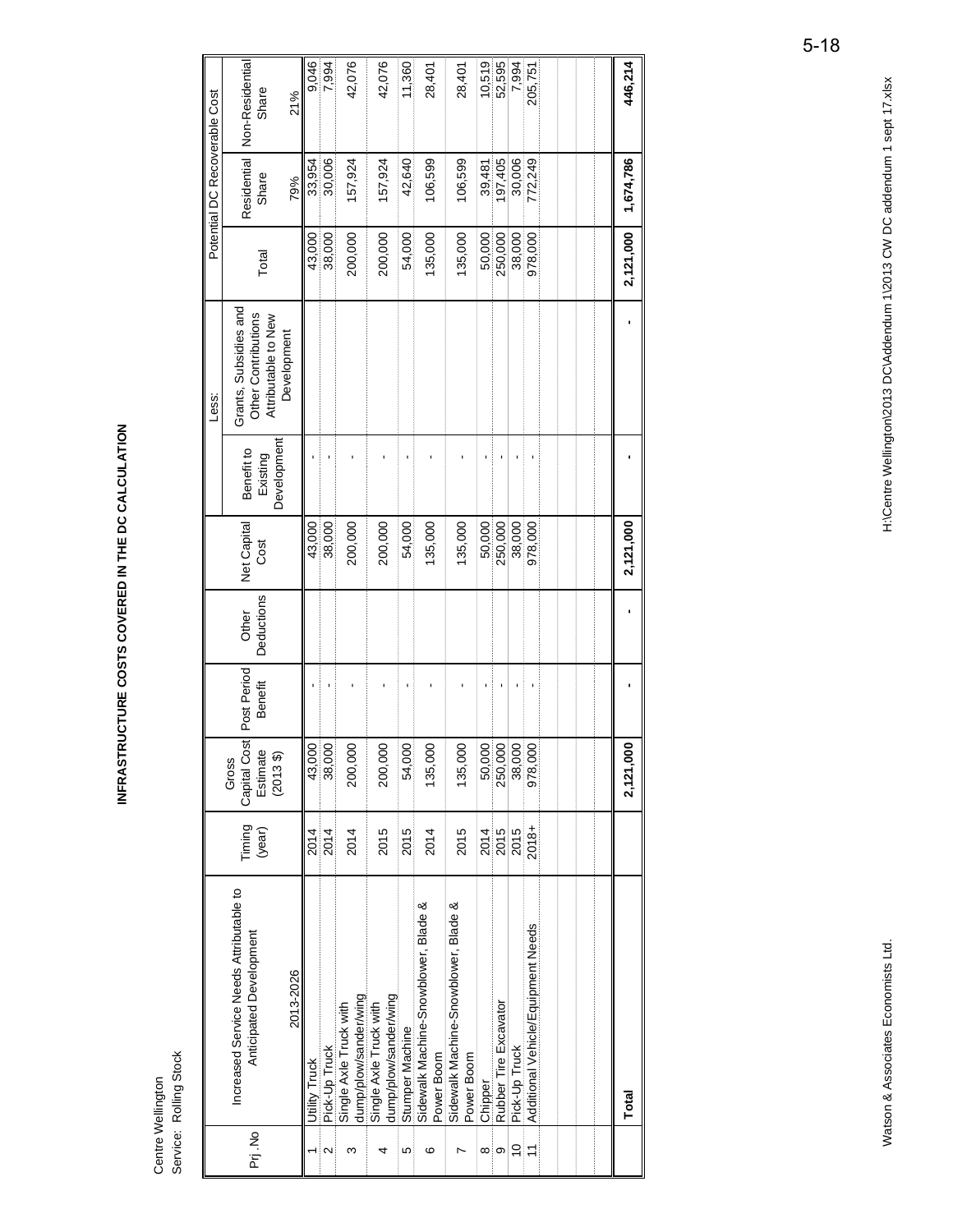#### **5.4 Service Levels and Fourteen-Year Urban Capital Costs for Centre Wellington's DC Calculation**

This section evaluates the development-related capital requirements for those services with fourteen year capital costs in the urban areas of the Township. The Township's Engineer (Triton Engineering) along with staff have reviewed and updated the outstanding needs for water and wastewater to service growth over the 2013-2026 forecast period.

#### *5.4.1 Water Services*

Based on the identified needs, including the new municipal wells combined water system and a number of watermain projects, outstanding debt and credit obligations, the total gross cost of \$14,409,480 has been included in the DC listing for water service. Of this amount, \$2,392,200 is attributable to existing development. A reserve adjustment in the amount of \$229,816 has been made to reflect the Dec. 31, 2012 balance resulting in net growth related costs of \$11,787,464 for inclusion in the DC calculation.

The allocation between residential and non-residential growth is calculated based on incremental growth in population to employment, for the 14 year forecast period for the urban serviced areas resulting in a 80% residential allocation and a 20% non-residential allocation.

#### *5.4.2 Wastewater Services*

The Township, along with their Engineer (Triton Engineering) has provided capital projects for wastewater including a future expansion to the Fergus treatment plant, forcemains, sanitary sewers, and pumping station updates. Along with outstanding debt and credit obligations the total gross cost of projects is \$55,640,984. Of this amount \$28,387,693 is attributable to future development in the post 2026 period and \$1,900,500 is attributable to existing development. A reduction of \$3,849,011 to recognize the December 31, 2012 reserve fund balance has also been made. Therefore, the amount attributable to growth over the urban forecast period to be included in the DC calculation is \$21,503,780.

Similar to water, the growth related costs have been allocated between residential and nonresidential development based on incremental growth in population to employment over the 14 year urban forecast period. This split results in an 80% allocation to residential and a 20% allocation to non-residential.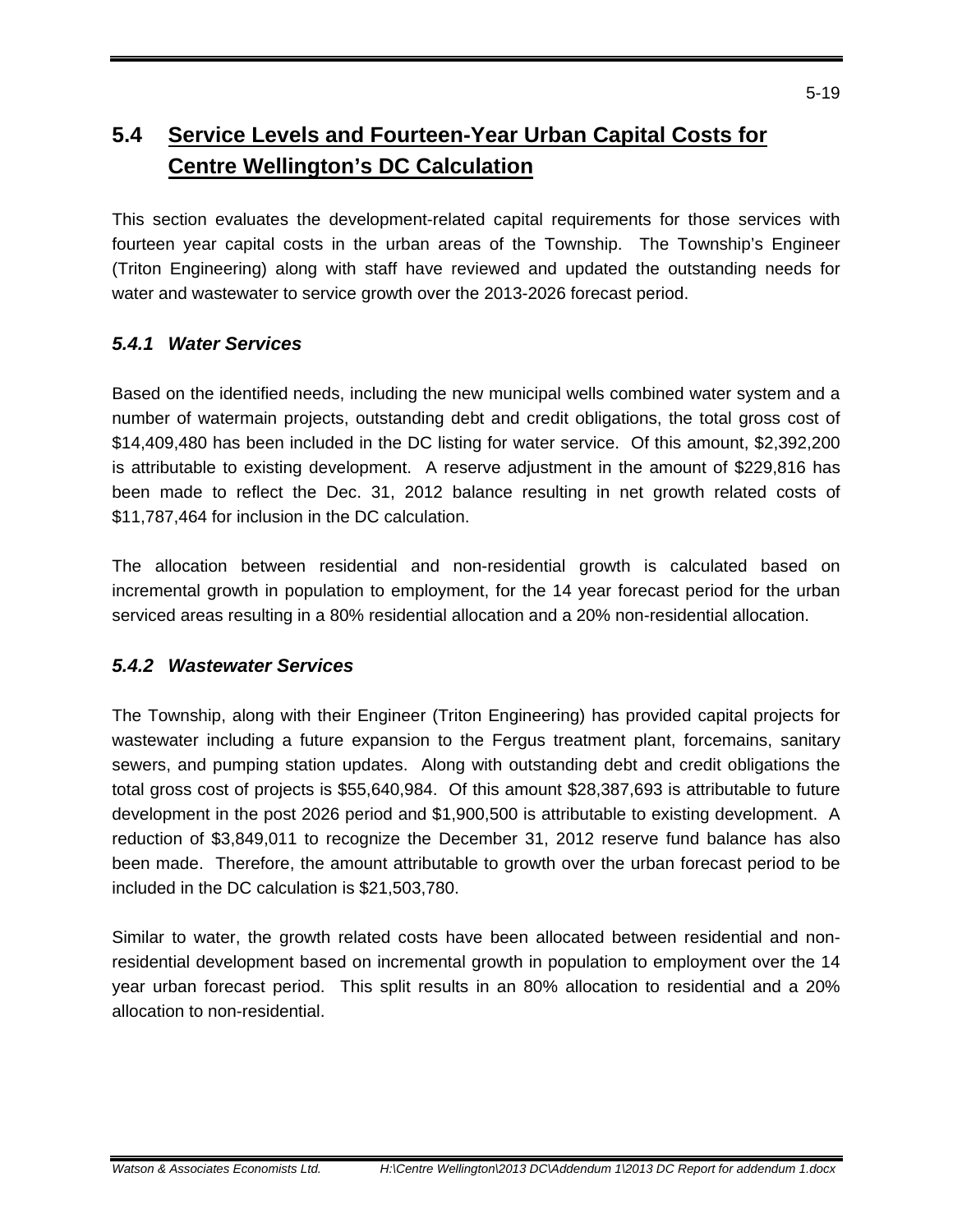# H:\Centre Wellington\2013 DC\Addendum 1\2013 CW DC addendum 1 sept 17.xlsx Watson & Associates Economists Ltd. Associates Economists Ltd. Assampled to Addendum 10.2013 DC Addendum 10.2013 DC addendum 1 sept 17.xls.x

|                |                                                                                                   |               |                                |                        |                     |                     |                                       | Less:                                                                              |             | Total                |                          |
|----------------|---------------------------------------------------------------------------------------------------|---------------|--------------------------------|------------------------|---------------------|---------------------|---------------------------------------|------------------------------------------------------------------------------------|-------------|----------------------|--------------------------|
| Prj.No         | Increased Service Needs Attributable to Anticipated<br>Development                                | Timing (year) | Gross Capital<br>Cost Estimate | Post Period<br>Benefit | Deductions<br>Other | Net Capital<br>Cost | Development<br>Benefit to<br>Existing | Grants, Subsidies and<br>Other Contributions<br>Attributable to New<br>Development | Total       | Residential<br>Share | Non-Residential<br>Share |
|                | 2013-2026                                                                                         |               |                                |                        |                     |                     |                                       |                                                                                    |             | 80%                  | 20%                      |
|                | ELORA                                                                                             |               |                                |                        |                     |                     |                                       |                                                                                    |             |                      |                          |
|                | David St. SPS Upgrade                                                                             | 2018-2026     | 872,600                        |                        |                     | 872,600             |                                       |                                                                                    | 872,600     | 696,183              | 176,417                  |
| $\sim$ $\sim$  | Colborne Street - Phase III - John to Wilson                                                      | 2013-2017     | 130,000                        |                        |                     | 130,000             |                                       |                                                                                    | 130,000     | 103,717              | 26,283                   |
|                | Mill Street - Irvine to Chalmers                                                                  | 2013-2017     | 320,600                        | ٠                      |                     | 320,600             |                                       |                                                                                    | 320,600     | 255,783              |                          |
| 4              | Sanitary forcemain; David St. SPS to Cty. Rd. 7 Bridge                                            | 2018-2026     | 215,000                        | ٠                      |                     | 215,000             | 139,800                               |                                                                                    | 75,200      | 59,997               | 15,203                   |
| Б              | First Line SPS & Forcemain to existing system (Waterloo<br>St.or Park Rd.)                        | 2018-2026     | 946,200                        |                        |                     | 946,200             |                                       |                                                                                    | 946,200     | 754,903              | 191,297                  |
| ဖ              | Colborne St. Trunk Sanitary Sewer Extension from Graham<br>St. to Gerrie Road                     | 2013-2017     | 94,500                         |                        |                     | 94,500              |                                       |                                                                                    | 94,500      | 75,395               | 19,105                   |
|                | Colborne St: Gerrie Rd Easterly                                                                   | 2018-2026     | 94,600                         |                        |                     | 94,600              |                                       |                                                                                    | 94,600      | 75,474               | 19,126                   |
|                | <b>FERGUS</b>                                                                                     |               |                                |                        |                     |                     |                                       |                                                                                    |             |                      |                          |
| ၜ              | Expand pump capacity and stand-by power for Tower St.<br>SPS                                      | 2013-2017     | 351,200                        | $\blacksquare$         |                     | 351,200             |                                       |                                                                                    | 351,200     | 280,196              | 71,004                   |
| $\frac{1}{2}$  | Second Line - Highway 6 to Jones Baseline (Scotland St.)                                          | 2018-2026     | 810,600                        |                        |                     | 810,600             |                                       |                                                                                    | 810,600     | 646,718              | 163,882                  |
| Ξ              | Union St. Forcemain: Union St. SPS - WPCP                                                         | 2018-2026     | 284,600                        |                        |                     | 284,600             |                                       |                                                                                    | 284,600     | 227,061              | 57,539                   |
| $\overline{c}$ | Grand River Crossing of Beatty Line Trunk Sanitary Sewer<br>to Union St. SPS                      | 2018-2026     | 3,500,000                      |                        |                     | 3,500,000           |                                       |                                                                                    | 3,500,000   | 2,792,391            | 707,609                  |
| 13             |                                                                                                   | 2018-2026     | 2,500,000                      |                        |                     | 2,500,000           |                                       |                                                                                    | 2,500,000   | 1,994,565            | 505,435                  |
| $\overline{4}$ | Union St.SPS Upgrade<br>Garafraxa St. Sanitary Sewer Extension from Maiden Lane<br>to Beatty Line | 2013-2017     | 285,000                        | ٠                      |                     | 285,000             |                                       |                                                                                    | 285,000     | 227,380              | 57,620                   |
| $\frac{5}{1}$  | Sanitary Sewer Hwy 6, S.R. 19 to S.R. 18                                                          | 2013-2017     | 356,000                        |                        |                     | 356,000             | 35,600                                |                                                                                    | 320,400     | 255,623              | 64,777                   |
| $\frac{6}{5}$  | Southwest Trunk - Union Street to Hwy. 6                                                          | 2018-2026     | 2,029,000                      |                        |                     | 2,029,000           |                                       |                                                                                    | 2,029,000   | 618,789              | 410,211                  |
| 17             | McQueen Blvd. - Milburn to McTavish                                                               | 2018-2026     | 42,100                         |                        |                     | 42,100              |                                       |                                                                                    | 42,100      | 33,588               | 8,512                    |
| $\frac{8}{1}$  | St. Andrew St. E. - Gartshore to Tom St                                                           | 2013-2017     | 980,000                        | 588,000                |                     | 392,000             |                                       |                                                                                    | 392,000     | 312,748              | 79,252                   |
| $\frac{9}{2}$  | Trunk Sanitary Sewer on Tom from St. Andrew St to<br>Garafraxa St                                 | 2013-2017     | ,001,600                       | 711,100                |                     | 290,500             | 190,300                               |                                                                                    | 100,200     | 79,942               | 20,258                   |
| $\overline{c}$ | SDRD 18 - West End at Beatty Line                                                                 | 2013-2017     | 160,700                        |                        |                     | 160,700             | 16,100                                |                                                                                    | 144,600     | 115,366              | 29,234                   |
| $\frac{1}{2}$  | SDRD 18 - East End at Hwy 6                                                                       | 2013-2017     | 186,900                        |                        |                     | 186,900             | 18,700                                |                                                                                    | 168,200     | 134,194              | 34,006                   |
|                | Future Expansion of Fergus WPCP                                                                   | 2018-2026     | 15,000,000                     | 12,000,000             |                     | 3,000,000           | 1,500,000                             |                                                                                    | 500,000     | 1,196,739            | 303,261                  |
| 23             | Extra depth of Sanitary Sewer through Bonaire Highlands to<br>Service land to north               | 2013-2017     | 153,700                        | 153,700                |                     |                     |                                       |                                                                                    |             |                      |                          |
| 24             | Extension of Beatty Line Sanitary Sewer from Garafraxa<br>Street to Colborne Street               | 2018-2026     | 178,700                        |                        |                     | 178,700             |                                       |                                                                                    | 178,700     | 142,57'              | 36,129                   |
|                | <b>Outstanding Debt &amp; Credits</b>                                                             |               |                                |                        |                     |                     |                                       |                                                                                    |             |                      |                          |
| 25             | Elora WWTP & Clyde St. Pump Station & BioSolids Debt -<br>Principal                               | 2013-2034     | 18,780,423                     | 11,323,275             |                     | 7,457,148           |                                       |                                                                                    | 7,457,148   | 5,949,506            | 1,507,642                |
| 26             | Elora WWTP & Clyde St. Pump Station & BioSolids Debt<br>Interest (Discounted)                     | 2013-2034     | 5,990,115                      | 3,611,618              |                     | 2,378,497           | ×                                     |                                                                                    | 2,378,497   | 1,897,626            | 480,870                  |
| 27             | Wellington Terrace Agreement Credits                                                              | 2013-2015     | 196,117                        |                        |                     | 196,117             |                                       |                                                                                    | 196,117     | 156,467              | 39,650                   |
| $28$           | Upper Grand District School Board Agreement Credits                                               | 2013          | 7,625                          |                        |                     | 7,625               |                                       |                                                                                    | 7,625       | 6,083                | 1,542                    |
| 29             | Developer Credits A2805A                                                                          | 2013-2022     | 130,289                        |                        |                     | 130,289             |                                       |                                                                                    | 130,289     | 103,948              | 26,341                   |
| $30\,$         | Developer Credits A2807A                                                                          | 2013-2017     | 42,816                         |                        |                     | 42,816              |                                       |                                                                                    | 42,816      | 34,159               | 8,656                    |
| $\overline{5}$ | Reserve Adjustment                                                                                |               |                                |                        |                     | (3,849,011)         |                                       |                                                                                    | (3,849,011) | (3,070,841)          | (778, 170)               |
|                | Total                                                                                             |               | 55,640,984                     | 28,387,693             | $\bullet$           | 23,404,280          | 1,900,500                             | ۰                                                                                  | 21,503,780  | 17,156,273           | 4,347,507                |

INFRASTRUCTURE COSTS COVERED IN THE DC CALCULATION **INFRASTRUCTURE COSTS COVERED IN THE DC CALCULATION** 

> Centre Wellington<br>Service: Wastewater Services Service: Wastewater Services Centre Wellington

5-22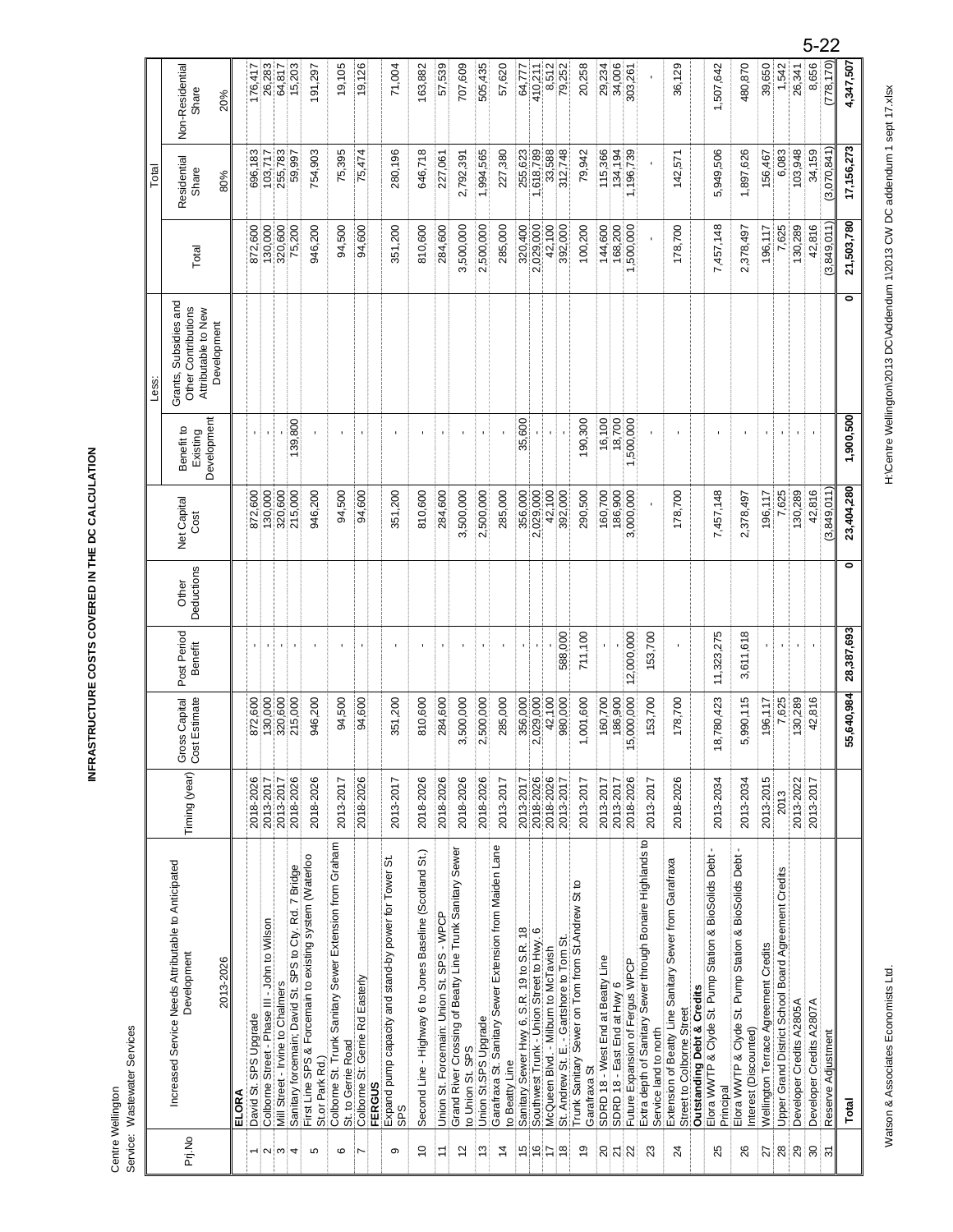#### **TABLE 6-1 CENTRE WELLINGTON DEVELOPMENT CHARGE CALCULATION Municipal-wide Services**

#### **2013-Urban 14 Year**

|                                                                                          |       |                    | 2013 \$ DC Eligible Cost | 2013 \$ DC Eligible Cost |                     |
|------------------------------------------------------------------------------------------|-------|--------------------|--------------------------|--------------------------|---------------------|
| <b>SERVICE</b>                                                                           |       | <b>Residential</b> | <b>Non-Residential</b>   | <b>SDU</b>               | per ft <sup>2</sup> |
| <b>Wastewater Services</b>                                                               |       | \$                 | \$                       | \$                       | \$                  |
| <b>Treatment plants and Sanitary Sewers</b><br>1.1                                       |       | 17,156,273         | 4,347,507                | 5,279                    | 2.27                |
|                                                                                          |       | 17,156,273         | 4,347,507                | 5,279                    | 2.27                |
| <b>Water Services</b><br>2.<br>Treatment plants, storage and distribution systems<br>2.1 |       | 9,404,344          | 2,383,120                | 2,893                    | 1.24                |
|                                                                                          |       | 9,404,344          | 2,383,120                | 2,893                    | 1.24                |
|                                                                                          |       |                    |                          |                          |                     |
| <b>TOTAL</b>                                                                             |       | \$26,560,617       | \$6,730,627              | \$8,172                  | 3.51                |
| DC ELIGIBLE CAPITAL COST                                                                 |       | \$26,560,617       | \$6,730,627              |                          |                     |
| 14 Year Urban Gross Population / GFA Growth (ft <sup>2</sup> .)                          |       | 10,011             | 1,919,137                |                          |                     |
| Cost Per Capita / Non-Residential GFA (ft <sup>2</sup> .)                                |       | \$2,653.14         | \$3.51                   |                          |                     |
| By Residential Unit Type                                                                 | p.p.u |                    |                          |                          |                     |
| Single and Semi-Detached Dwelling                                                        | 3.08  | \$8,172            |                          |                          |                     |
| Apartments - 2 Bedrooms +                                                                | 1.92  | \$5,094            |                          |                          |                     |
| Apartments - Bachelor and 1 Bedroom                                                      | 1.30  | \$3,449            |                          |                          |                     |
| <b>Other Multiples</b>                                                                   | 2.47  | \$6,553            |                          |                          |                     |

#### **TABLE 6-2 CENTRE WELLINGTON DEVELOPMENT CHARGE CALCULATION Municipal-wide Services 2013-2026**

|                                                                                                                                            |       |                                                              | 2013 \$ DC Eligible Cost                               | 2013 \$ DC Eligible Cost           |                                        |
|--------------------------------------------------------------------------------------------------------------------------------------------|-------|--------------------------------------------------------------|--------------------------------------------------------|------------------------------------|----------------------------------------|
| <b>SERVICE</b>                                                                                                                             |       | <b>Residential</b>                                           | <b>Non-Residential</b>                                 | <b>SDU</b>                         | per ft <sup>2</sup>                    |
| 3. Roads<br>Roads<br>3.1                                                                                                                   |       | \$<br>13,664,862                                             | \$<br>3,640,732                                        | \$<br>3,990                        | \$<br>1.73                             |
| 4. Public Works                                                                                                                            |       |                                                              |                                                        |                                    |                                        |
| Depots and Domes<br>4.1                                                                                                                    |       | 817,357                                                      | 217,768                                                | 239                                | 0.10                                   |
| PW Rolling Stock<br>4.2                                                                                                                    |       | 1,674,786                                                    | 446,214                                                | 489                                | 0.21                                   |
|                                                                                                                                            |       | 2,492,143                                                    | 663,982                                                | 728                                | 0.31                                   |
| <b>Fire Protection Services</b><br>5.<br>Fire facilities<br>5.1<br>Fire vehicles<br>5.2<br>5.3<br>Small equipment and gear<br><b>TOTAL</b> |       | 972,512<br>1,013,981<br>122,554<br>2,109,048<br>\$18,266,053 | 314,603<br>328,019<br>39,646<br>682,268<br>\$4,986,982 | 284<br>296<br>36<br>616<br>\$5,334 | 0.15<br>0.16<br>0.02<br>0.33<br>\$2.37 |
| DC ELIGIBLE CAPITAL COST                                                                                                                   |       | \$18,266,053                                                 | \$4,986,982                                            |                                    |                                        |
| 14 Year Gross Population / GFA Growth (ft <sup>2</sup> .)                                                                                  |       | 10,549                                                       | 2,101,466                                              |                                    |                                        |
| Cost Per Capita / Non-Residential GFA (ft <sup>2</sup> .)                                                                                  |       | \$1,731.54                                                   | \$2.37                                                 |                                    |                                        |
| By Residential Unit Type                                                                                                                   | p.p.u |                                                              |                                                        |                                    |                                        |
| Single and Semi-Detached Dwelling                                                                                                          | 3.08  | \$5,334                                                      |                                                        |                                    |                                        |
| Apartments - 2 Bedrooms +                                                                                                                  | 1.92  | \$3,325                                                      |                                                        |                                    |                                        |
| Apartments - Bachelor and 1 Bedroom                                                                                                        | 1.30  | \$2,251                                                      |                                                        |                                    |                                        |
| <b>Other Multiples</b>                                                                                                                     | 2.47  | \$4,277                                                      |                                                        |                                    |                                        |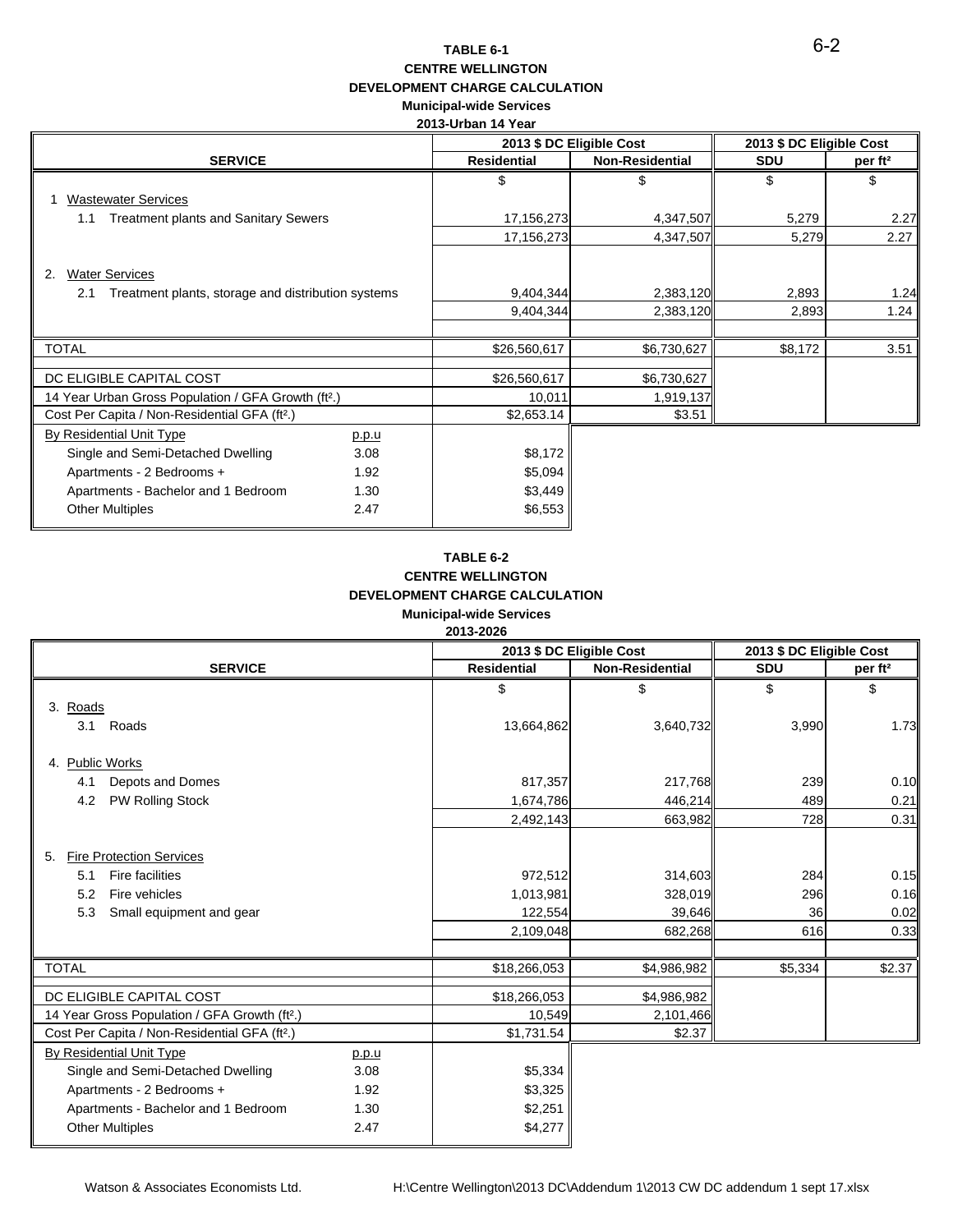#### **TABLE 6-3 CENTRE WELLINGTON DEVELOPMENT CHARGE CALCULATION Municipal-wide Services**

|                                                           |       |                    | 2013 \$ DC Eligible Cost | 2013 \$ DC Eligible Cost |                     |
|-----------------------------------------------------------|-------|--------------------|--------------------------|--------------------------|---------------------|
| <b>SERVICE</b>                                            |       | <b>Residential</b> | <b>Non-Residential</b>   | <b>SDU</b>               | per ft <sup>2</sup> |
|                                                           |       | \$                 | \$                       | \$                       | \$                  |
| <b>Outdoor Recreation Services</b><br>6.                  |       |                    |                          |                          |                     |
| Parkland development, amenities & trails<br>6.1           |       | 3,529,374          | 185,757                  | 1,371                    | 0.12                |
| 6.2<br>Parks vehicles and equipment                       |       | 162,194            | 8,537                    | 63                       | 0.01                |
|                                                           |       | 3,691,567          | 194,293                  | 1,434                    | 0.13                |
| <b>Indoor Recreation Services</b><br>7.                   |       |                    |                          |                          |                     |
| 7.1<br><b>Recreation facilities</b>                       |       | 5,542,545          | 291,713                  | 2,153                    | 0.18                |
|                                                           |       | 5,542,545          | 291,713                  | 2,153                    | 0.18                |
| Administration<br>8.<br>8.1<br><b>Studies</b>             |       | 2,974,002          | 816,684                  | 1,155                    | 0.51                |
| <b>TOTAL</b>                                              |       | \$12,208,114       | \$1,302,690              | \$4,742                  | \$0.82              |
|                                                           |       |                    |                          |                          |                     |
| DC ELIGIBLE CAPITAL COST                                  |       | \$12,208,114       | \$1,302,690              |                          |                     |
| 10 Year Gross Population / GFA Growth (ft <sup>2</sup> .) |       | 7,928              | 1,607,891                |                          |                     |
| Cost Per Capita / Non-Residential GFA (ft <sup>2</sup> .) |       | \$1,539.87         | \$0.82                   |                          |                     |
| By Residential Unit Type                                  | p.p.u |                    |                          |                          |                     |
| Single and Semi-Detached Dwelling                         | 3.08  | \$4,742            |                          |                          |                     |
| Apartments - 2 Bedrooms +                                 | 1.92  | \$2,957            |                          |                          |                     |
| Apartments - Bachelor and 1 Bedroom                       | 1.30  | \$2,002            |                          |                          |                     |
| <b>Other Multiples</b>                                    | 2.47  | \$3,803            |                          |                          |                     |

#### **TABLE 6-4 CENTRE WELLINGTON DEVELOPMENT CHARGE CALCULATION TOTAL ALL SERVICES**

|                                        |                    | 2013 \$ DC Eligible Cost | 2013 \$ DC Eligible Cost |                     |
|----------------------------------------|--------------------|--------------------------|--------------------------|---------------------|
|                                        | <b>Residential</b> | <b>Non-Residential</b>   | <b>SDU</b>               | per ft <sup>2</sup> |
|                                        |                    |                          |                          |                     |
| Urban-wide Services 14 Year            | \$26,560,617       | \$6,730,627              | \$8,172                  | \$3.51              |
| <b>Municipal-wide Services 14 Year</b> | 18,266,053         | 4,986,982                | 5,334                    | 2.37                |
| <b>Municipal-wide Services 10 Year</b> | 12,208,114         | 1,302,690                | 4,742                    | 0.82                |
| <b>TOTAL</b>                           | \$57,034,784       | \$13,020,299             | \$18,248                 | \$6.70              |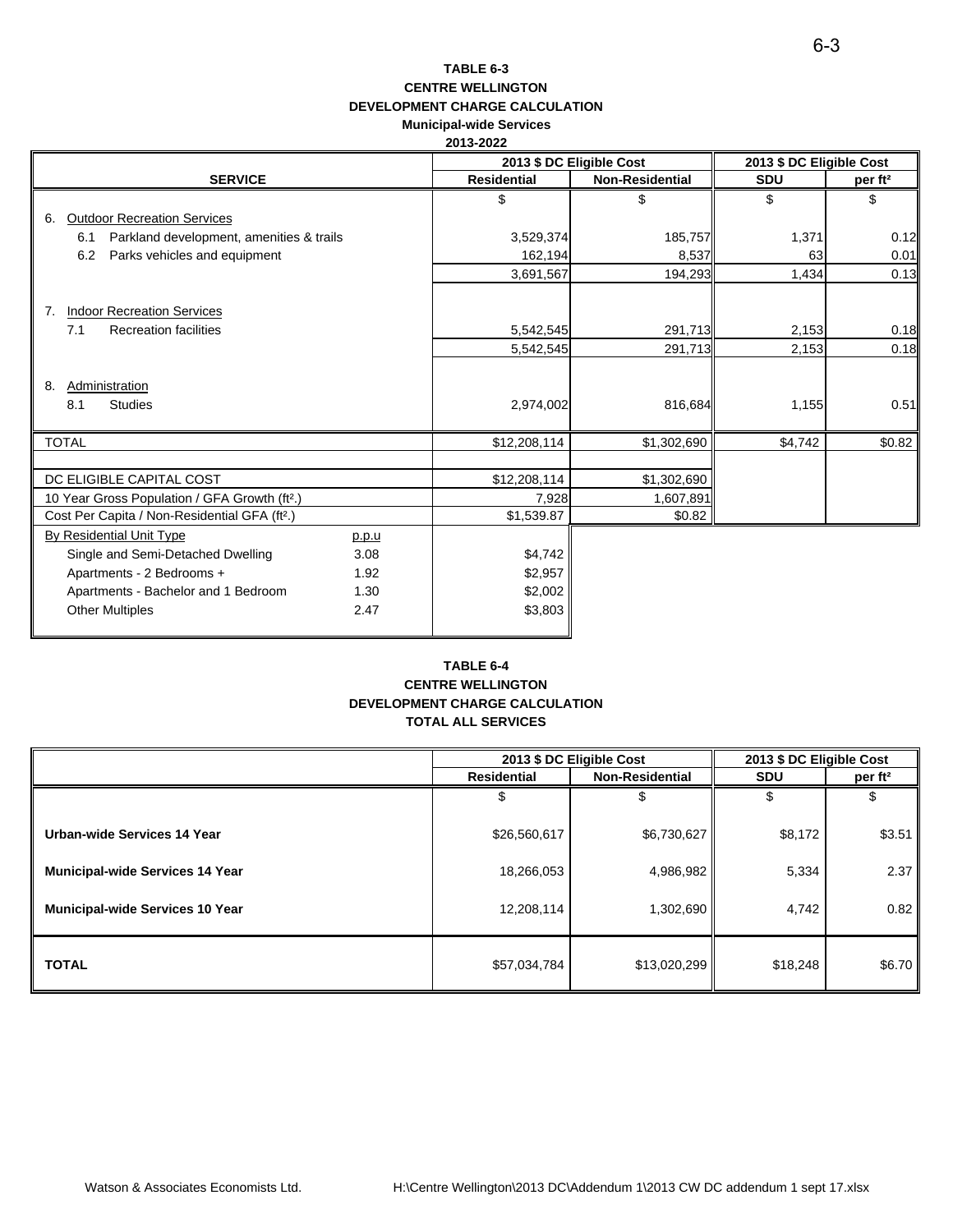|    |                                                                                                                 | GROSS EXP              |                                   | ENDITURE AND SOURCES OF REVENUE SUMMARY<br>CENTRE WELLINGTON<br>Table 6-5 |                                |                                       |                               |                               |                     |
|----|-----------------------------------------------------------------------------------------------------------------|------------------------|-----------------------------------|---------------------------------------------------------------------------|--------------------------------|---------------------------------------|-------------------------------|-------------------------------|---------------------|
|    |                                                                                                                 | FOR COSTS              |                                   | TO BE INCURRED OVER THE LIFE OF THE BY-LAW                                |                                | SOURCES OF FINANCING                  |                               |                               |                     |
|    | <b>SERVICE</b>                                                                                                  | TOTAL GROSS            |                                   | TAX BASE OR OTHER NON-DC SOURCE                                           |                                |                                       | POST DC                       |                               | DC RESERVE FUND     |
|    |                                                                                                                 | <b>COST</b>            | <b>DEDUCTIONS</b><br><b>OTHER</b> | BENEFIT TO<br>EXISTING                                                    | <b>FUNDING</b><br><b>OTHER</b> | <b>LEGISLATED</b><br><b>REDUCTION</b> | BENEFIT<br>PERIOD             | RESIDENTIAL                   | RESIDENTIAL<br>NON- |
|    | 1.1 Treatment plants and Sanitary Sewers<br>Wastewater Services                                                 | 4,020,200              | $\circ$                           | 260,700                                                                   | $\circ$                        | $\circ$                               | 1,452,800                     | 1,840,345                     | 466,355             |
|    | 2.1 Treatment plants, storage and distribution systems<br><b>Water Services</b>                                 | 2,256,200              | $\circ$                           | 664,800                                                                   | $\circ$                        | $\circ$                               | 0                             | 1,269,660                     | 321,740             |
|    | 3.1 Roads<br>Roads                                                                                              | 11,523,000             | $\circ$                           | 5,228,154                                                                 | $\circ$                        | $\circ$                               | O                             | 4,970,543                     | 1,324,303           |
|    | 4.1 Depots and Domes<br>4.2 PW Rolling Stock<br>Public Works                                                    | 3,951,000<br>1,143,000 | $\circ$<br>0                      | 2,963,250<br>$\circ$                                                      | 0<br>$\circ$                   | $\circ$<br>$\circ$                    | $\circ$<br>$\circ$            | 779,948<br>902,537            | 207,802<br>240,463  |
|    | 5.3 Small equipment and gear<br>Fire Protection Services<br>5.2 Fire vehicles<br>5.1 Fire facilities            |                        | $\circ$<br>$\circ$<br>0           | $\frac{1}{\circ}$                                                         | $\circ$<br>$\circ$<br>$\circ$  | $\circ$<br>$\circ$<br>$\circ$         | $\circ$<br>$\circ$<br>$\circ$ | $\circ$<br>$\circ$<br>$\circ$ | $\circ\circ\circ$   |
| ဖ  | 6.1 Parkland development, amenities & trails<br>6.2 Parks vehicles and equipment<br>Outdoor Recreation Services | 3,394,503<br>229,000   | $\circ$<br>$\circ$                | 679,350<br>87,500                                                         | $\circ$<br>$\circ$             | 271,515<br>14,150                     | $\circ$<br>$\circ$            | 2,321,456<br>120,983          | 122, 182<br>6,368   |
|    | 7.1 Recreation facilities<br>Indoor Recreation Services                                                         | 1,710,000              | 0                                 | O                                                                         | $\circ$                        | 171,000                               | O                             | 1,462,050                     | 76,950              |
| ထဲ | 8.1 Studies<br>Administration                                                                                   | 3,024,500              | 0                                 | 133,625                                                                   | $\circ$                        | 52,888                                | $\circ$                       | 2,226,557                     | 611,430             |
|    | TOTAL EXPENDITURES & REVENUES                                                                                   | \$31,251,403           | ន្ល                               | \$10,017,379                                                              | SO                             | \$509,553                             | \$1,452,800                   | \$15,894,080                  | \$3,377,592         |

H:\Centre Wellington\2013 DC\Addendum 1\2013 CW DC addendum 1 sept 17.xlsx

6-4

Watson & Associates Economists Ltd. Mechanists Ltd. H:\Centre Wellington\2013 DC\Addendum 1\2013 DC\Addendum 1 sept 17.xlsx Watson & Associates Economists Ltd.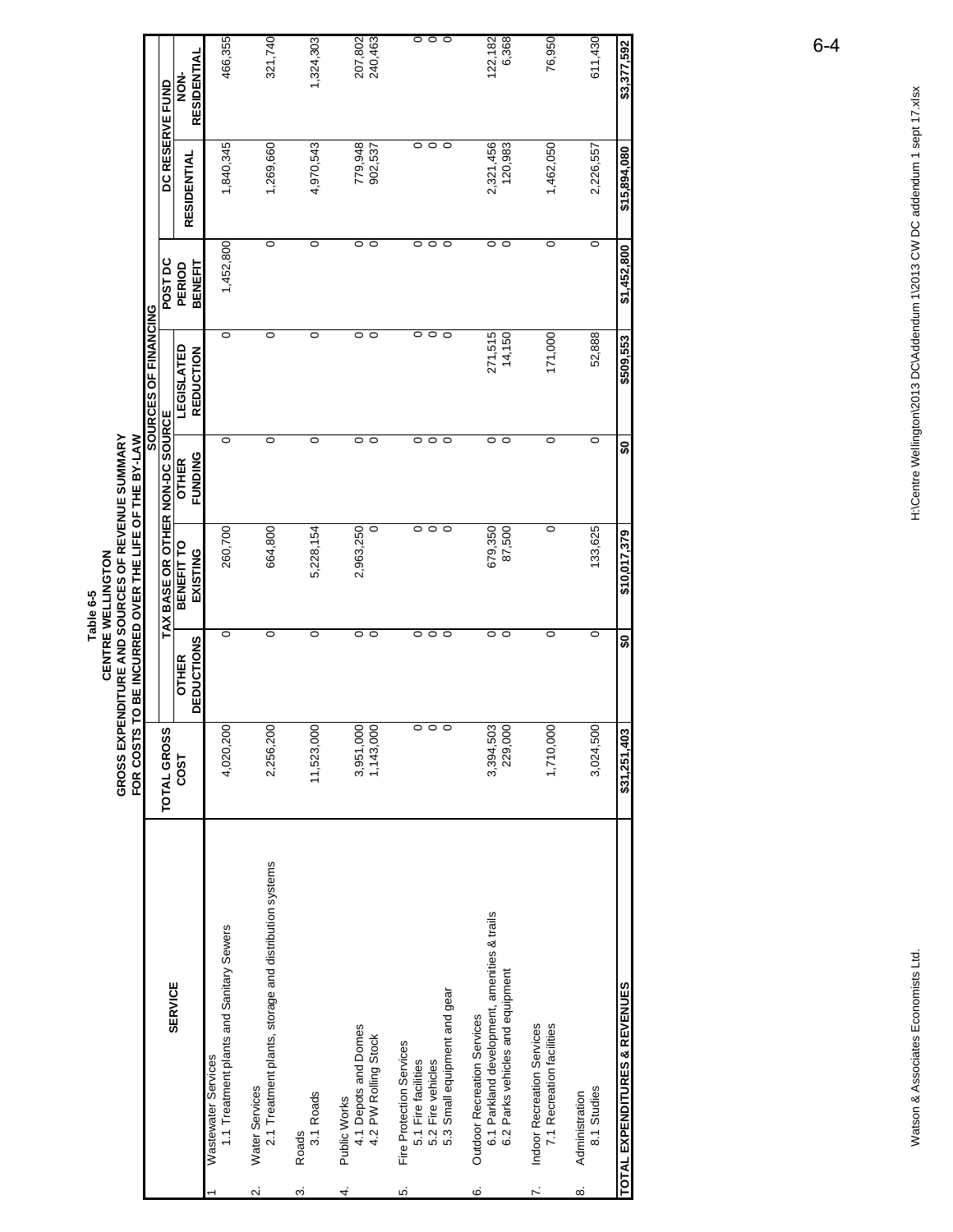#### **7.4 Other Development Charge By-law Provisions**

#### **It is recommended that:**

#### *7.4.1 Categories of Services for Reserve Fund and Credit Purposes*

The Township's development charge collections are currently reserved in eight separate reserve funds: Water, Wastewater, Roads, Public Works, Fire, Indoor Recreation, Outdoor Recreation, and Administration. It is recommended that the Township continue with this breakdown of the DC reserve funds under the new 2013 by-law. Appendix F outlines the reserve fund policies that the Township is required to follow as per the DC Act.

#### *7.4.2 By-law In-force Date*

A by-law under DCA, 1997 comes into force on the day after which the by-law is passed by Council.

#### *7.4.3 Minimum Interest Rate Paid on Refunds and Charged for Inter-Reserve Fund Borrowing*

The minimum interest rate is the Bank of Canada rate on the day on which the by-law comes into force (as per s.11 of O.Reg. 82/98)

#### **7.5 Other Recommendations**

#### **It is recommended that Council:**

"Whenever appropriate, request that grants, subsidies and other contributions be clearly designated by the donor as being to the benefit of existing development (or new development as applicable)";

"Adopt the assumptions contained herein as an 'anticipation' with respect to capital grants, subsidies and other contributions";

"Approve the capital project listing set out in Chapter 5 of the Development Charges Background Study dated August 27, 2013, (as amended September 18, 2013), subject to further annual review during the capital budget process";

"Approve the Development Charges Background Study dated August 27, 2013, as amended.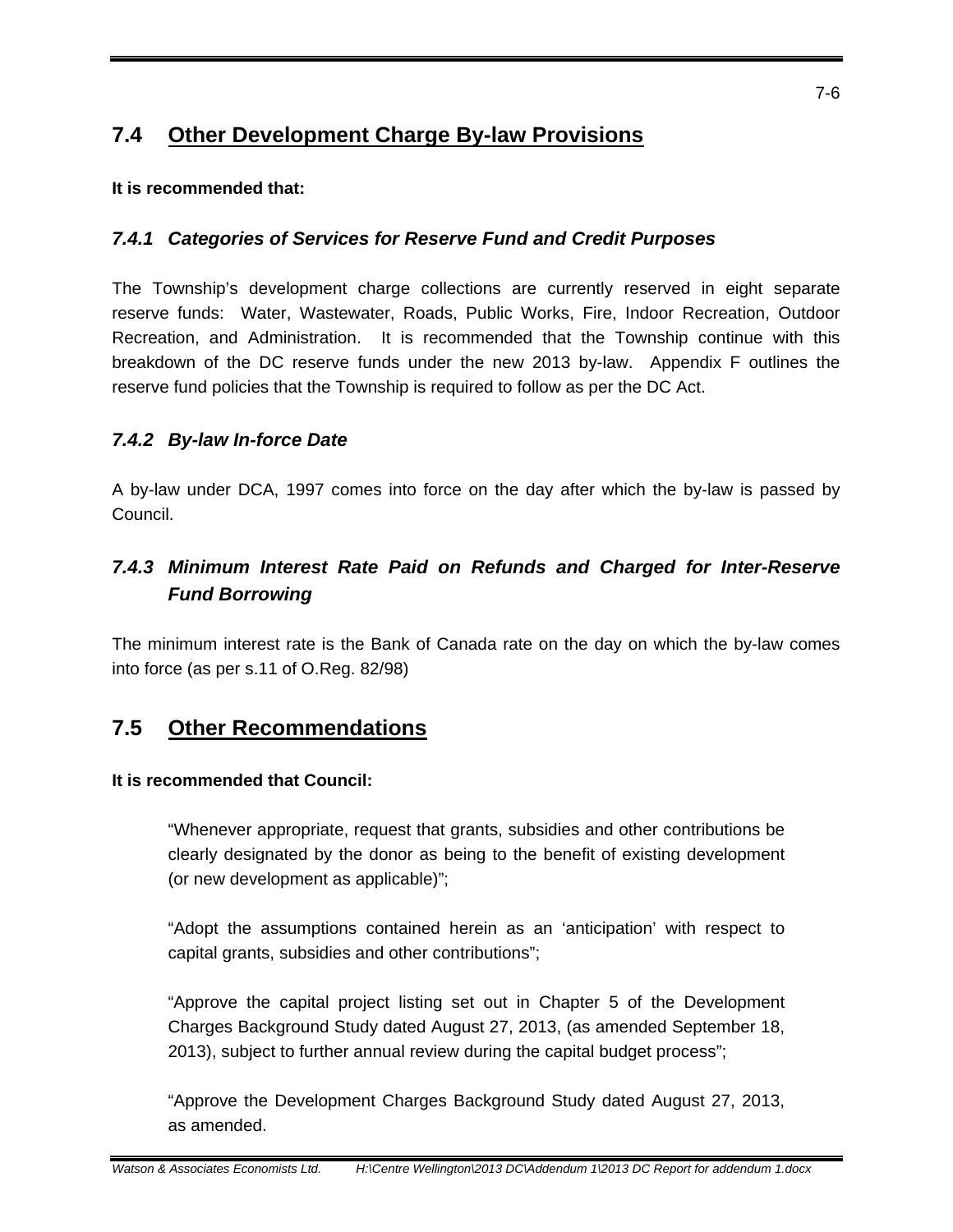#### OPERATING AND CAPITAL EXPENDITURE IMPACTS **OPERATING AND CAPITAL EXPENDITURE IMPACTS** FOR FUTURE CAPITAL EXPENDITURES **FOR FUTURE CAPITAL EXPENDITURES** CENTRE WELLINGTON **CENTRE WELLINGTON** Table C-1 **Table C-1**

|                    | <b>SERVICE</b>                                                         | EXPENDITURES<br><b>NET GROWTH</b><br><b>RELATED</b> | ANNUAL LIFECYCLE<br><b>EXPENDITURES</b> | <b>ANNUAL OPERATING</b><br>EXPENDITURES | EXPENDITURES<br>TOTAL ANNUAL |
|--------------------|------------------------------------------------------------------------|-----------------------------------------------------|-----------------------------------------|-----------------------------------------|------------------------------|
| ↽                  | Wastewater Services                                                    |                                                     |                                         |                                         |                              |
|                    | Treatment plants and Sanitary Sewers<br>$\tilde{=}$                    | 21,503,780                                          | 111,000                                 | 953,229                                 | 1,064,229                    |
| $\dot{\mathbf{r}}$ | Water Services                                                         |                                                     |                                         |                                         |                              |
|                    | Treatment plants, storage and distribution systems<br>$\overline{2.1}$ | 11,787,464                                          | 60,800                                  | 964,306                                 | 1,025,106                    |
| က်                 | Roads                                                                  |                                                     |                                         |                                         |                              |
|                    | Roads<br>$\frac{3}{1}$                                                 | 17,305,594                                          | 712,200                                 | 2,588,286                               | 3,300,486                    |
| 4                  | Public Works                                                           |                                                     |                                         |                                         |                              |
|                    | Depots and Domes<br>$\frac{1}{4}$                                      | 2,963,250                                           | 49,100                                  | 443,194                                 | 492,294                      |
|                    | PW Rolling Stock<br>$\frac{2}{4}$                                      | 2,121,000                                           | 193,700                                 | 317,224                                 | 510,924                      |
| ທ່                 | Fire Protection Services                                               |                                                     |                                         |                                         |                              |
|                    | Fire facilities<br>5.1                                                 | 1,287,115                                           | 21,300                                  | 243,886                                 | 265,186                      |
|                    | Fire vehicles<br>5.2                                                   | 1,342,000                                           | 77,600                                  | 254,285                                 | 331,885                      |
|                    | Small equipment and gear<br>5.3                                        | 162,200                                             | 18,900                                  | 30,734                                  | 49,634                       |
| ဖ                  | Outdoor Recreation Services                                            |                                                     |                                         |                                         |                              |
|                    | Parkland development, amenities & trails<br>$\overline{6}$ .           | 3,715,130                                           | 91,600                                  | 145,575                                 | 237,175                      |
|                    | Parks vehicles and equipment<br>6.2                                    | 170,730                                             | 15,600                                  | 6,690                                   | 22,290                       |
| <sup>-</sup>       | Indoor Recreation Services                                             |                                                     |                                         |                                         |                              |
|                    | Recreation facilities<br>$\overline{7.1}$                              | 5,834,258                                           | 96,600                                  | 957,548                                 | 1,054,148                    |
|                    |                                                                        |                                                     |                                         |                                         |                              |
| ထံ                 | <b>Studies</b><br>Administration<br>$\overline{8}$ .                   | 3,790,686                                           | 0                                       | 0                                       | $\circ$                      |
|                    |                                                                        |                                                     |                                         |                                         |                              |

Watson & Associates Economists Ltd.

H:\Centre Wellington\2013 DC\Addendum 1\2013 CW DC addendum 1 sept 17.xlsx Watson & Associates Economists Ltd. H:\Centre Wellington\2013 DC\Addendum 1\2013 CW DC addendum 1 sept 17.xlsx

C-2